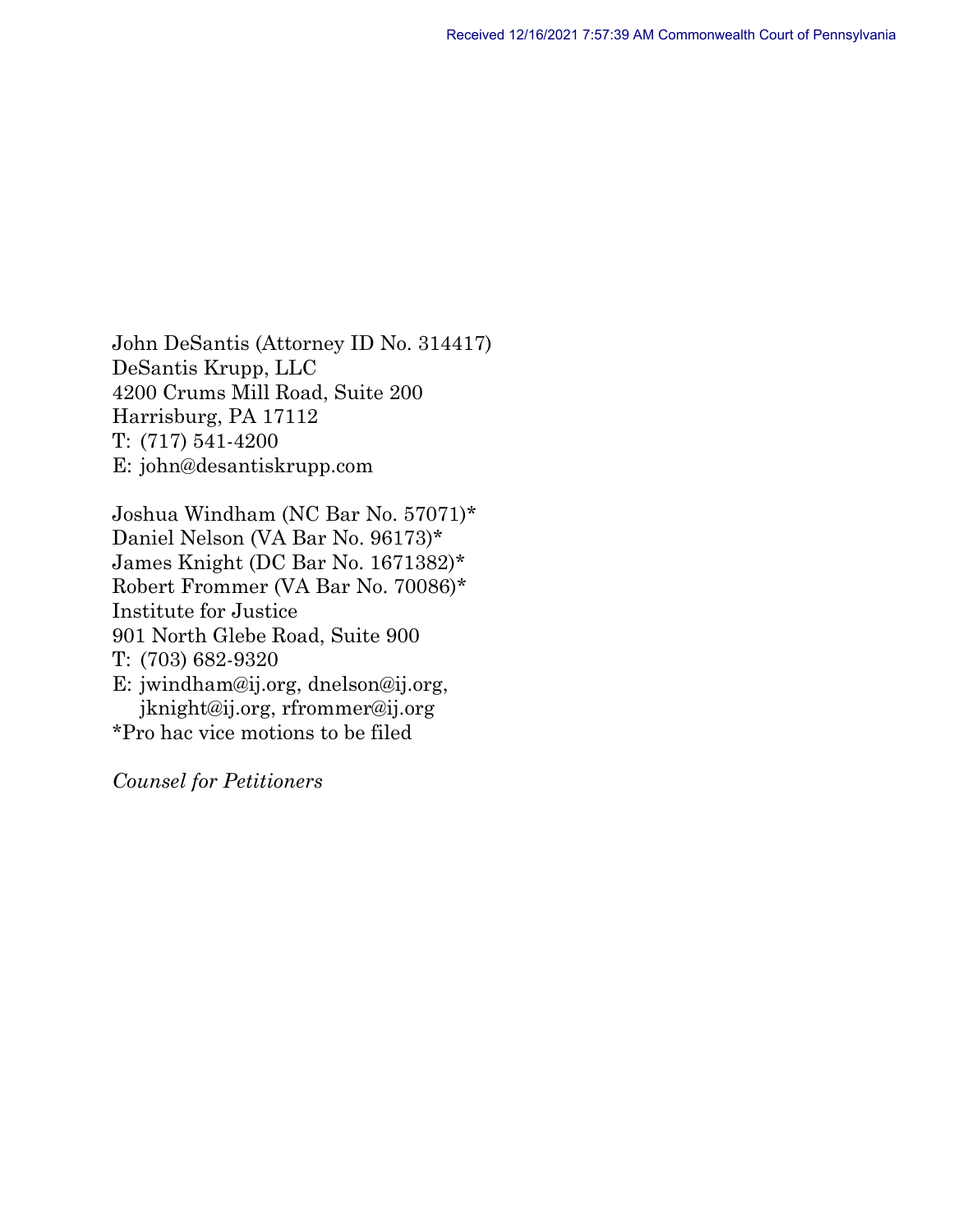To:

# **Pennsylvania Game Commission**

2001 Elmerton Avenue Harrisburg, PA 17110

# **Mark Gritzer, in his official capacity as an officer of the Pennsylvania Game Commission**

Pennsylvania Game Commission 2001 Elmerton Avenue Harrisburg, PA 17110

# **Pennsylvania Office of Attorney General**

Strawberry Square Harrisburg, PA 17120

# **IN THE COMMONWEALTH COURT OF PENNSYLVANIA**

PUNXSUTAWNEY HUNTING CLUB, INC., and PITCH PINE HUNTING CLUB, INC.,

No.

Petitioners,

v.

PENNSYLVANIA GAME COMMISSION, and MARK GRITZER, in his official capacity as an officer of the Pennsylvania Game Commission,

Respondents.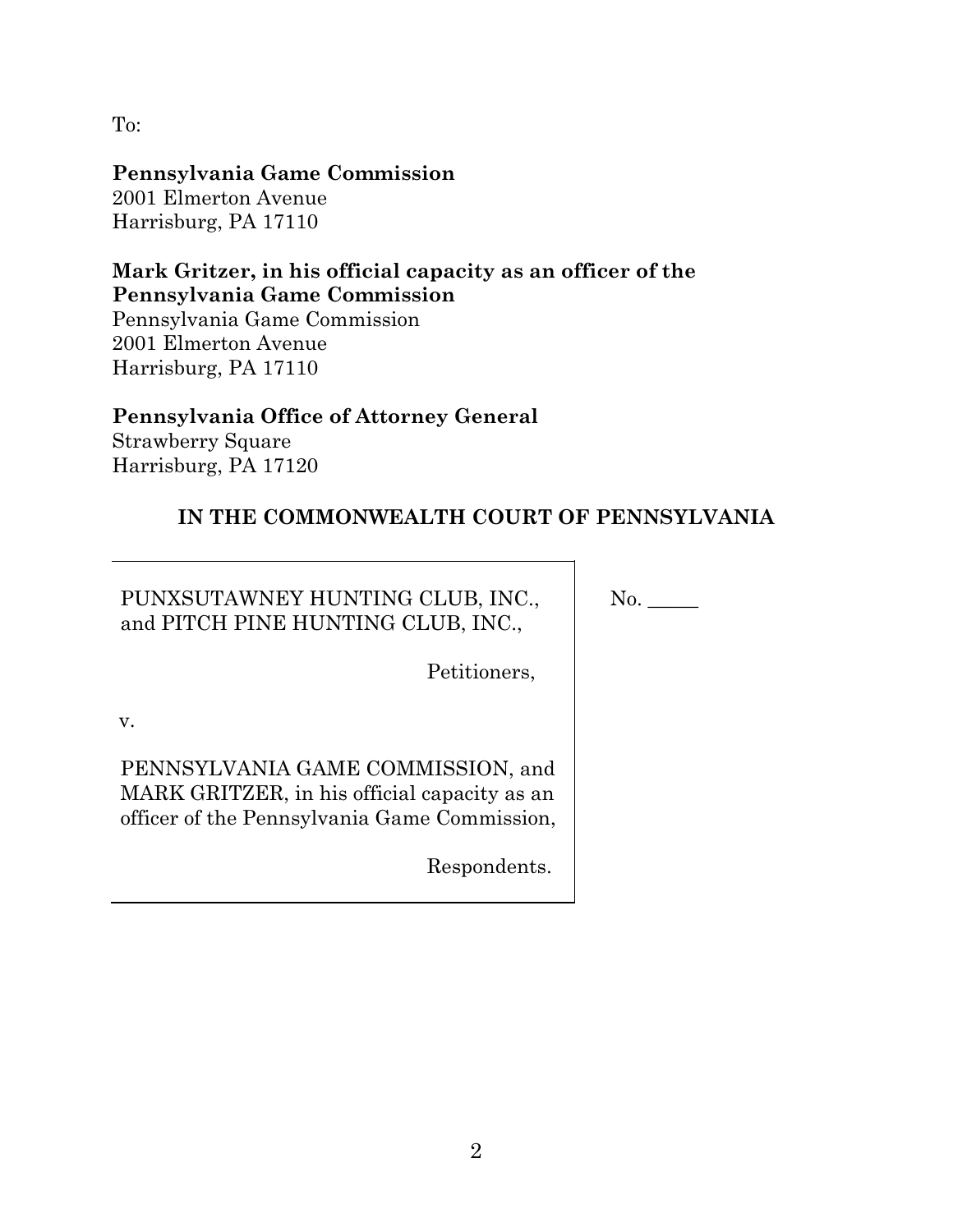#### **NOTICE**

You have been sued. If you do not file a written response to the enclosed Petition for Review within thirty days of service, a judgment may be entered against you without further notice. You may lose important rights.

> /s/ John DeSantis John DeSantis (Attorney ID No. 314417) DeSantis Krupp, LLC 4200 Crums Mill Road, Suite 200 Harrisburg, PA 17112 T: (717) 541-4200 E: john@desantiskrupp.com *Counsel for Petitioners*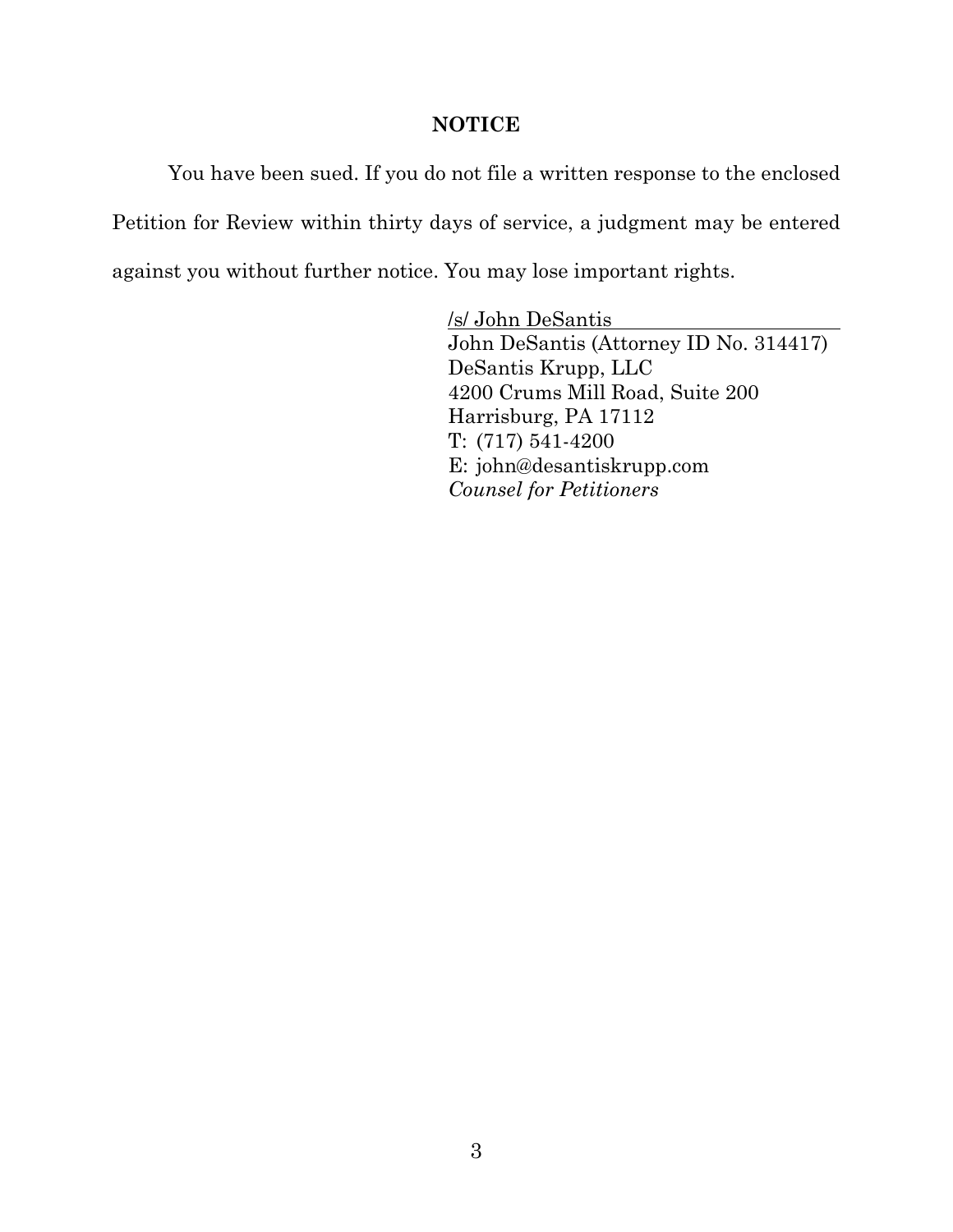### **IN THE COMMONWEALTH COURT OF PENNSYLVANIA**

### PUNXSUTAWNEY HUNTING CLUB, INC., and PITCH PINE HUNTING CLUB, INC.,

No.

Petitioners,

v.

PENNSYLVANIA GAME COMMISSION, and MARK GRITZER, in his official capacity as an officer of the Pennsylvania Game Commission,

Respondents.

## **PETITION FOR REVIEW IN THE NATURE OF A COMPLAINT FOR DECLARATORY AND INJUNCTIVE RELIEF**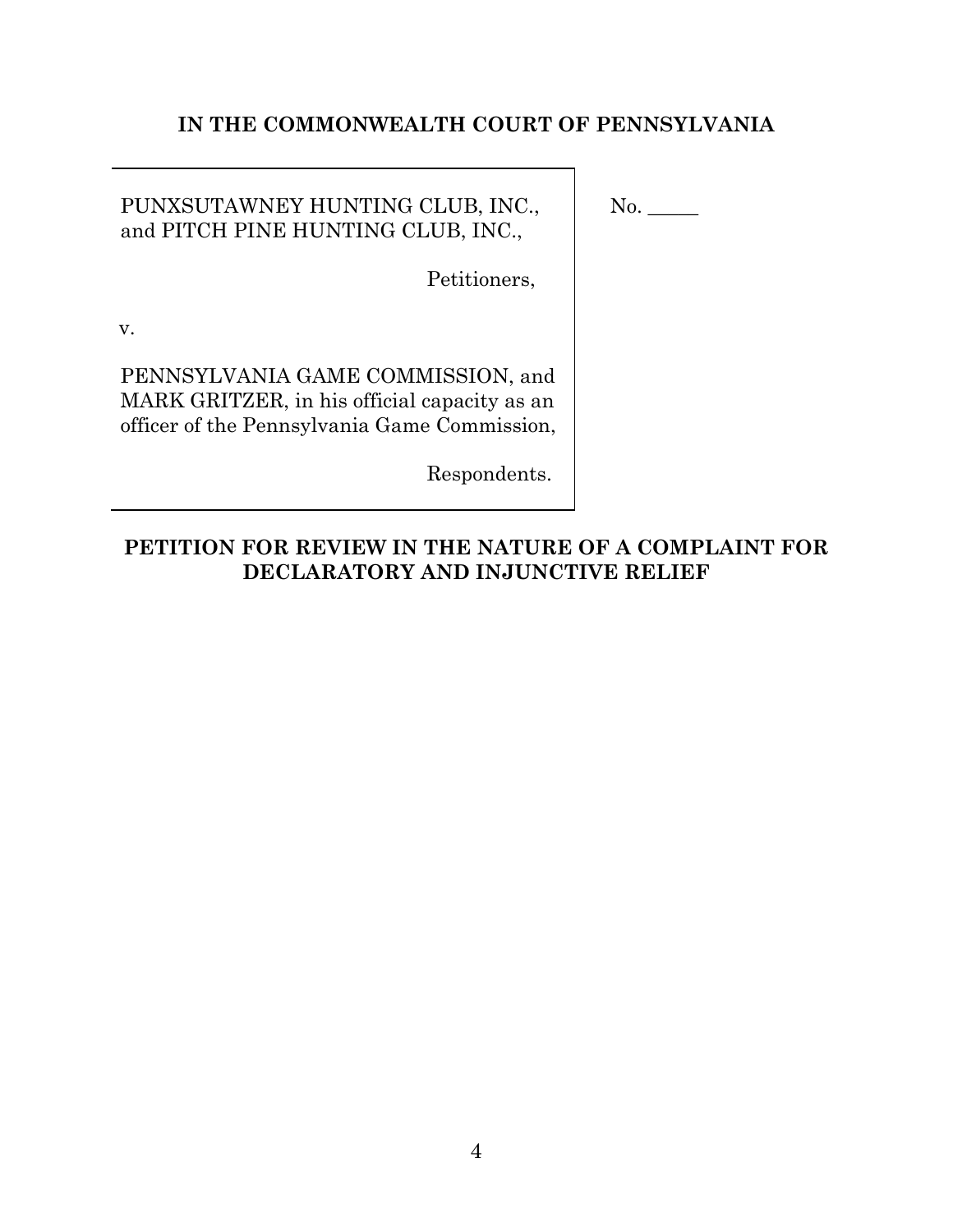#### **INTRODUCTION**

1. This is a constitutional challenge to three Pennsylvania statutes that grant Pennsylvania Game Commission officers virtually unchecked power to enter private land to search for evidence of potential state hunting offenses. *See* 34 Pa. C.S.A. §§ 303(c), 901(a)(2), 901(a)(8). The statutes do not require officers to seek an owner's consent before entering private land. They do not require officers to obtain a warrant. They do not even require officers to have probable cause. Instead, the Warrantless Entry Statutes allow officers to enter private land whenever they please, to roam for hours in a general search for evidence, to spy on landowners as they go about their private business, and, if officers choose to make their presence known, to stop and inspect landowners for compliance with Pennsylvania's hunting laws.

2. Petitioners Punxsutawney Hunting Club and Pitch Pine Hunting Club have experienced these warrantless intrusions firsthand. Between them, the clubs own thousands of acres of property in north-central Pennsylvania. The clubs are gated and posted throughout with No Trespassing signs. There are houses on the properties where club members stay when they visit. And yet, despite these clear marks of private ownership, wildlife officer Mark Gritzer has repeatedly entered and searched Petitioners' land for evidence of potential state hunting offenses—often stopping club members mid-hunt or while traversing the property to inspect them for compliance.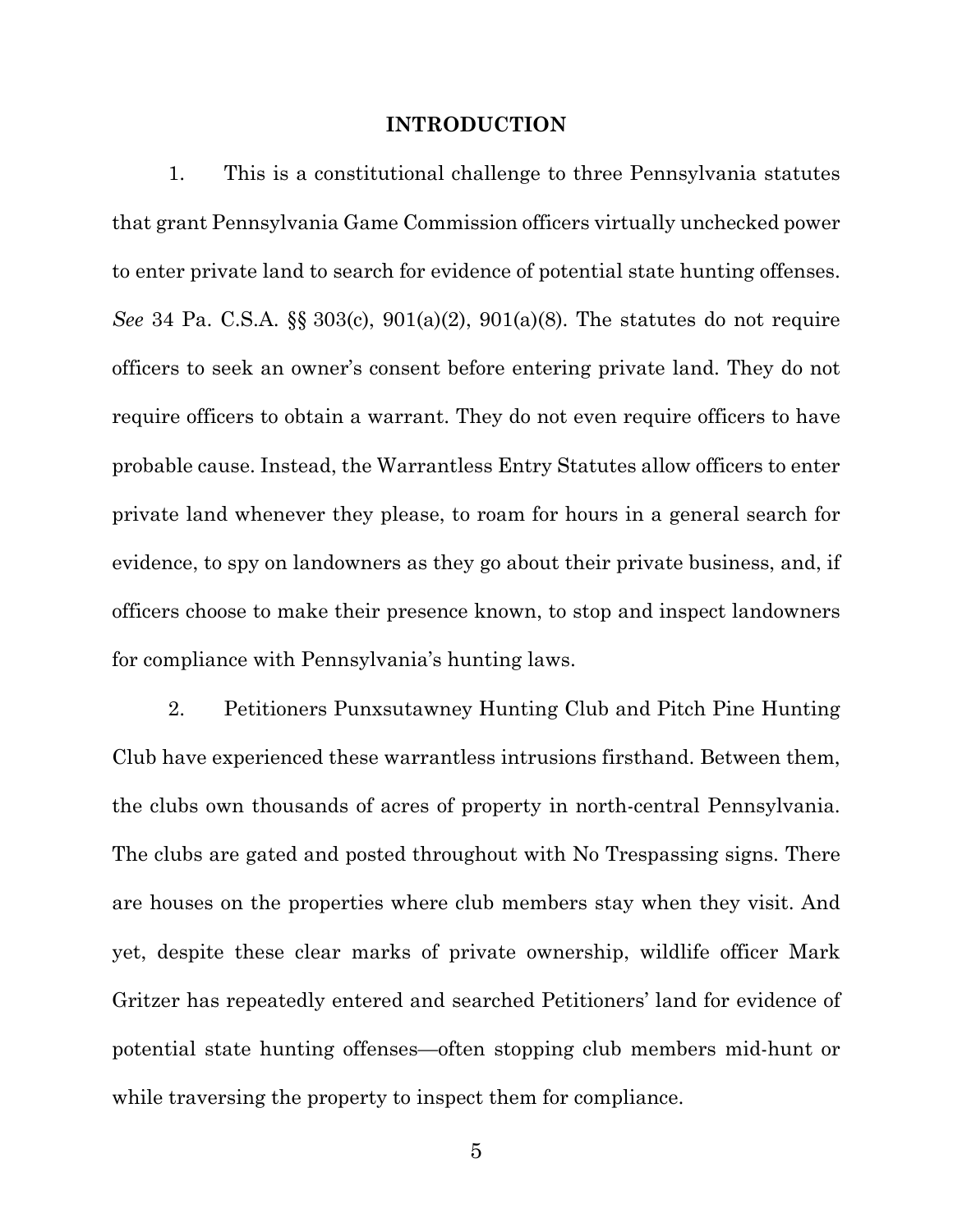3. That is unconstitutional. Article I, Section 8 of the Pennsylvania Constitution protects Petitioners' right to be "secure in their . . . possessions from unreasonable searches." The original public meaning of "possessions" encompasses private land over which the owner has exercised control. And warrantless searches of constitutionally protected property are presumptively unreasonable. Therefore, the Warrantless Entry Statutes—which authorize warrantless searches of land over which Petitioners have exercised substantial control—violate Article I, Section 8, and any future warrantless searches under the Statutes must be permanently enjoined.

4. Petitioners acknowledge that the Pennsylvania Supreme Court has held that Article I, Section 8 does not protect private land outside the curtilage. *Commonwealth v. Russo*, 934 A.2d 1199, 1213 (Pa. 2007). But *Russo* was wrong: The majority's textual, historical, caselaw, and policy analyses were deeply flawed (in part due to inadequate briefing on both sides). As a result, wildlife officers have a blank check to enter and search private land across Pennsylvania without any constitutional constraints on their conduct. Petitioners—who have suffered and will continue to suffer under this regime intend to ask the Pennsylvania Supreme Court to overrule *Russo*.

#### **JURISDICTION**

5. Petitioners are suing under the Pennsylvania Constitution and the Declaratory Judgments Act, 42 Pa. C.S.A. § 7532.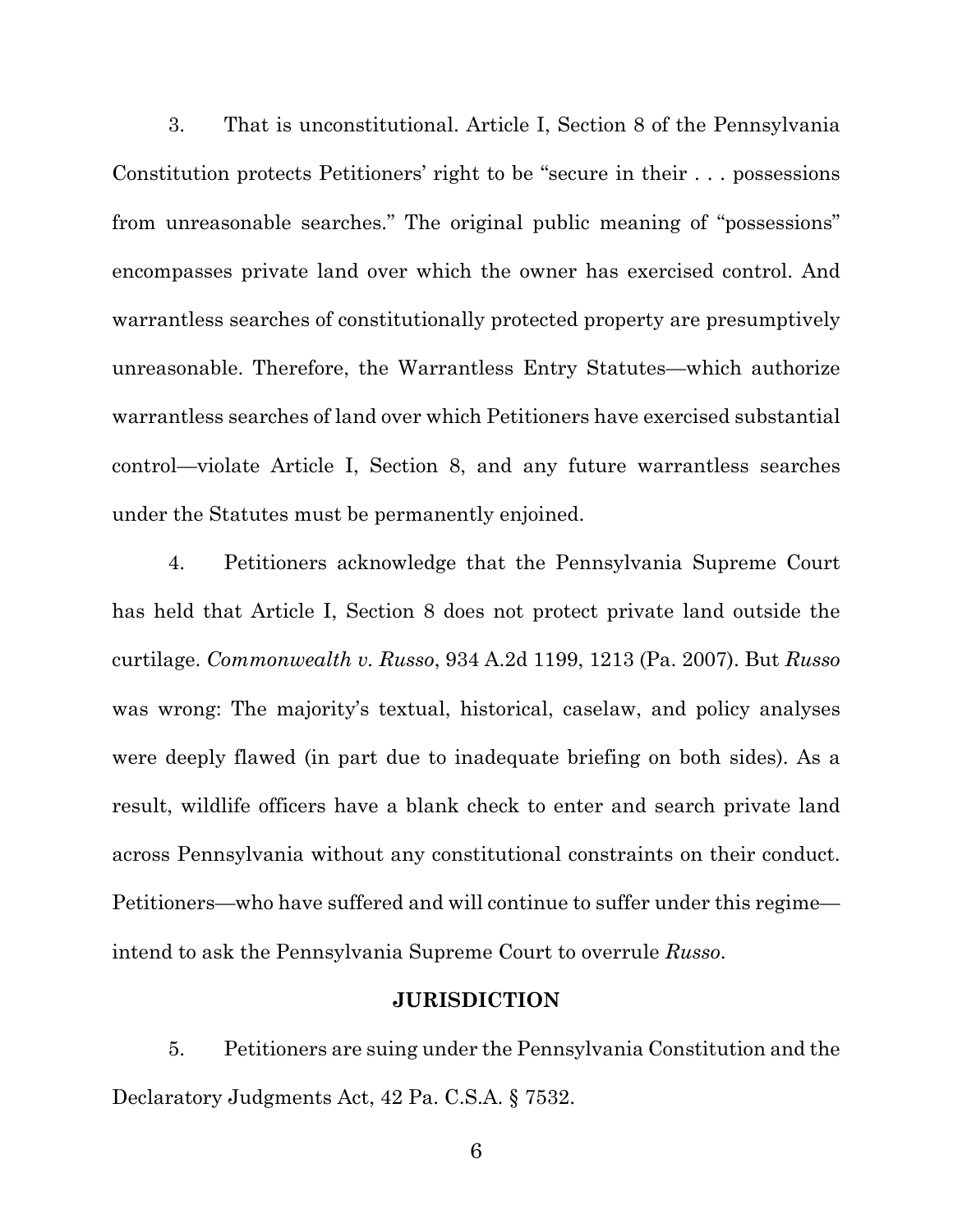6. This Court has original jurisdiction under 42 Pa. C.S.A. § 761(a) because Petitioners are suing a Commonwealth agency and an officer of that agency in his official capacity.

#### **PARTIES**

7. Petitioner Punxsutawney Hunting Club, Inc. ("Punxsutawney") is an 81-member hunting club that owns 4,400 acres of private land in Clearfield County. Since at least 2013, the Pennsylvania Game Commission, through its wildlife officer Mark Gritzer, has entered and searched Punxsutawney's land several times without the club's consent or a warrant. Punxsutawney wants the warrantless searches to stop.

8. Petitioner Pitch Pine Hunting Club, Inc. ("Pitch Pine") is a 50 member hunting club that owns 1,100 acres of private land in Clearfield County. Since at least 2013, the Pennsylvania Game Commission, through its wildlife officer Mark Gritzer, has entered and searched Pitch Pine's land several times without the club's consent or a warrant. Pitch Pine wants the warrantless searches to stop.

9. Respondent Pennsylvania Game Commission (the "Commission") is the agency that enforces Pennsylvania's hunting laws. 34 Pa. C.S.A. § 322(a). Since at least 2013, the Commission, through its wildlife officer Mark Gritzer, has entered and searched Petitioners' land several times without Petitioners'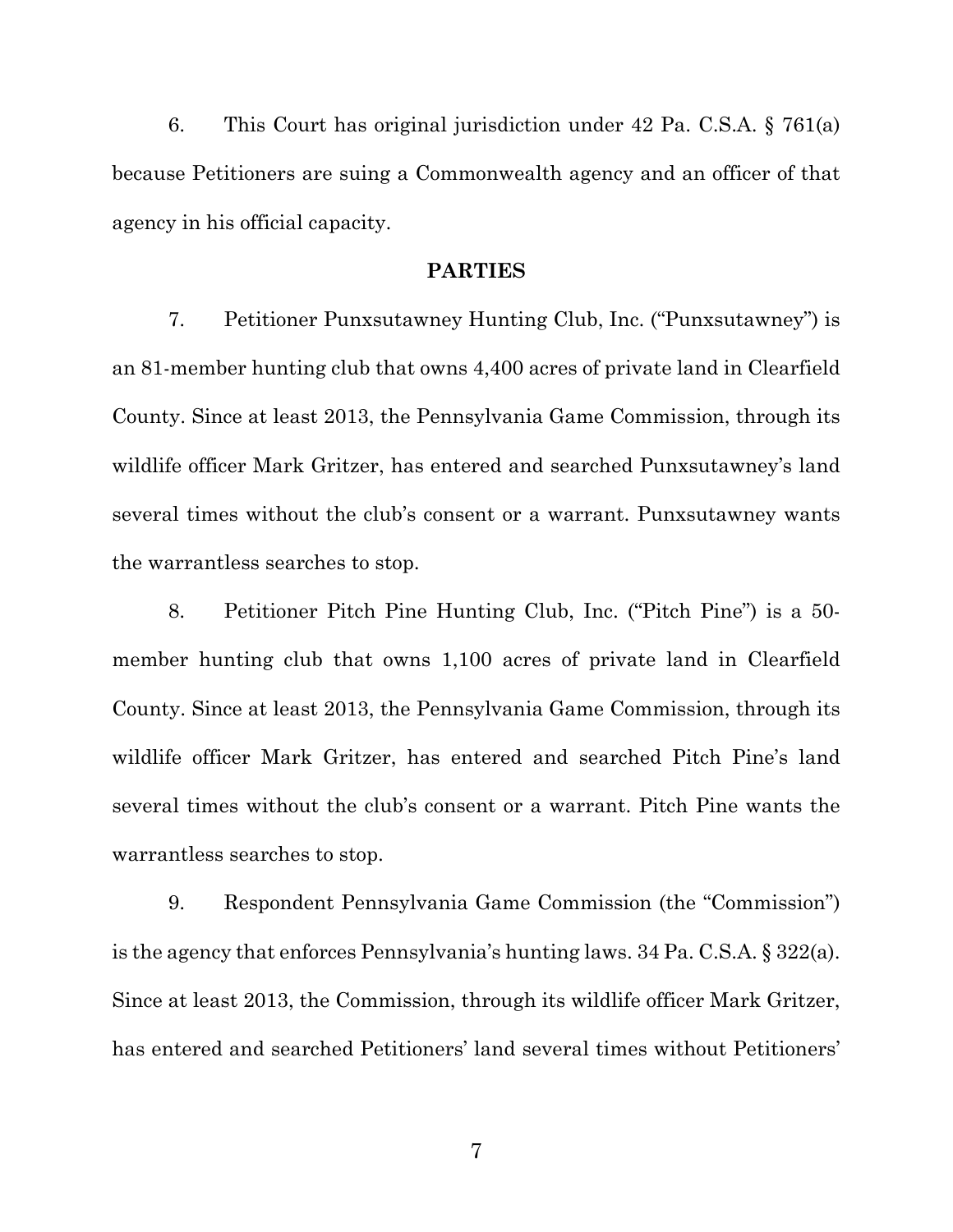consent or a warrant. Those warrantless searches will continue indefinitely unless enjoined by this Court.

10. Respondent Mark Gritzer is a wildlife officer for the Commission. In his official capacity as a wildlife officer, Gritzer enforces Pennsylvania's hunting laws. 34 Pa. C.S.A. §§ 303(a), 901(a)(1). Since at least 2013, Gritzer has entered and searched Petitioners' land several times without Petitioners' consent or a warrant. Those warrantless searches will continue indefinitely unless enjoined by this Court.

### **FACTS**

#### The Clubs Are Private Places

#### *Punxsutawney Hunting Club*

11. Punxsutawney is a private hunting club founded in 1919.

12. The club owns 4,400 acres of contiguous land in Clearfield County, and has since its founding.

13. There are five dwelling houses on the property clustered around a central "camp" area.

14. The club is managed by a seven-member board of directors elected from the club's membership.

15. The board's current president is Frank Stockdale.

16. All new club members must be approved by the board.

17. Club membership is capped at 90 individuals.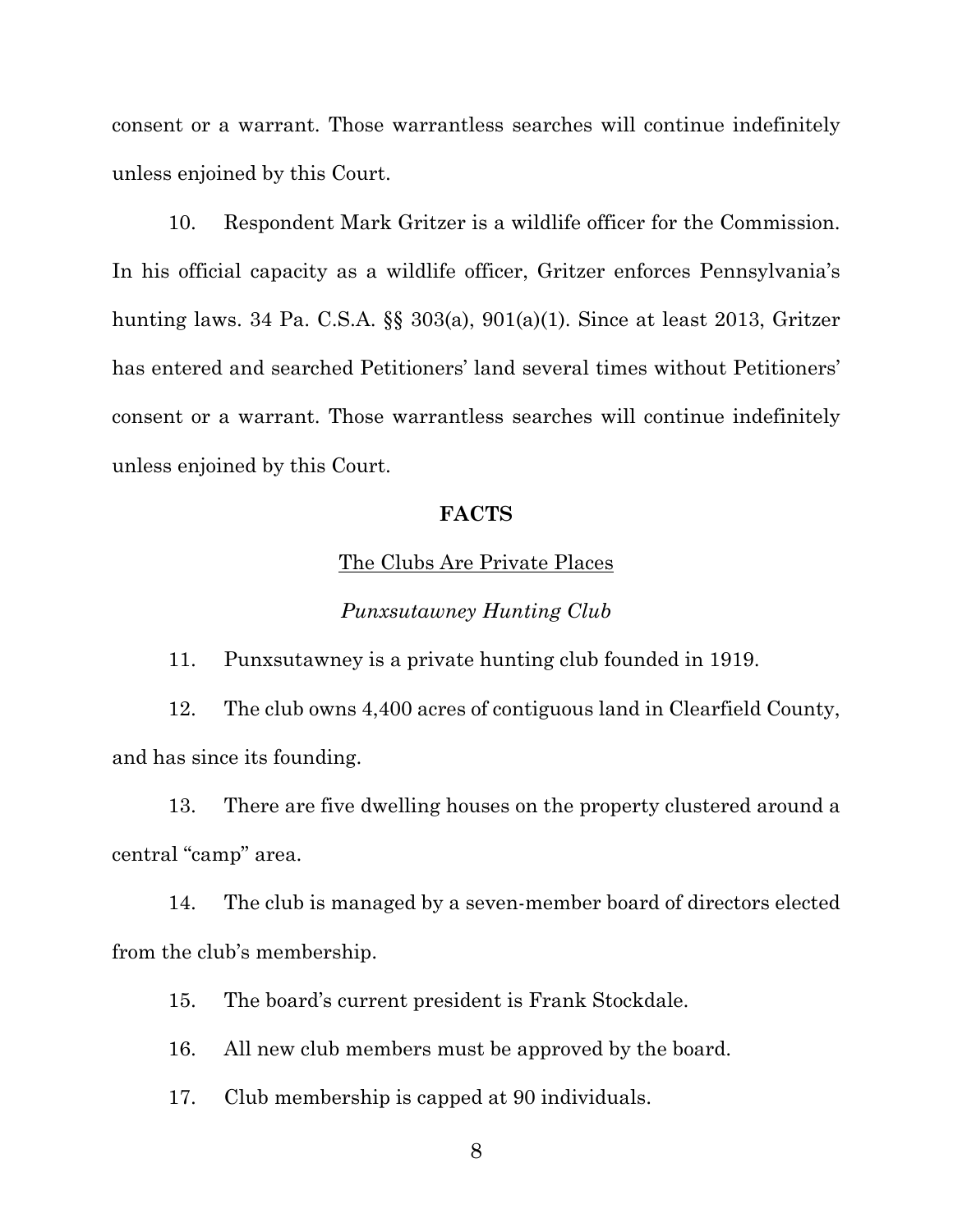18. The club currently has 73 Class A (stockholding) members and 8 Class B (non-stockholding) members, all of whom have a right to use the property for hunting and lodging purposes consistent with the club's rules.

19. One of the club's main purposes is to provide a private place where members can visit to spend quality time with close friends and family.

20. To that end, Punxsutawney only allows members and their guests to enter the club.

21. All entrances to the club are gated and posted with clearly visible No Trespassing signs to keep out intruders. *See* 18 Pa. C.S.A. § 3503(b)(1)(ii) (a property owner can give "notice against trespass" by "posting in a manner . . . reasonably likely to come to the attention of intruders").

22. All club boundaries and internal paths are posted with clearly visible No Trespassing signs and clearly visible purple paint lines to keep out intruders. *See* 18 Pa. C.S.A. § 3503(b)(1)(ii), (vi) (a property owner can give "notice against trespass" by "the placement of identifying purple paint marks on trees or posts on the property").

23. Members of the public recognize that the club is private property and do not enter unless invited.

24. Club members hunt throughout the entire property, and over the years have built trails and tree stands to help them do so.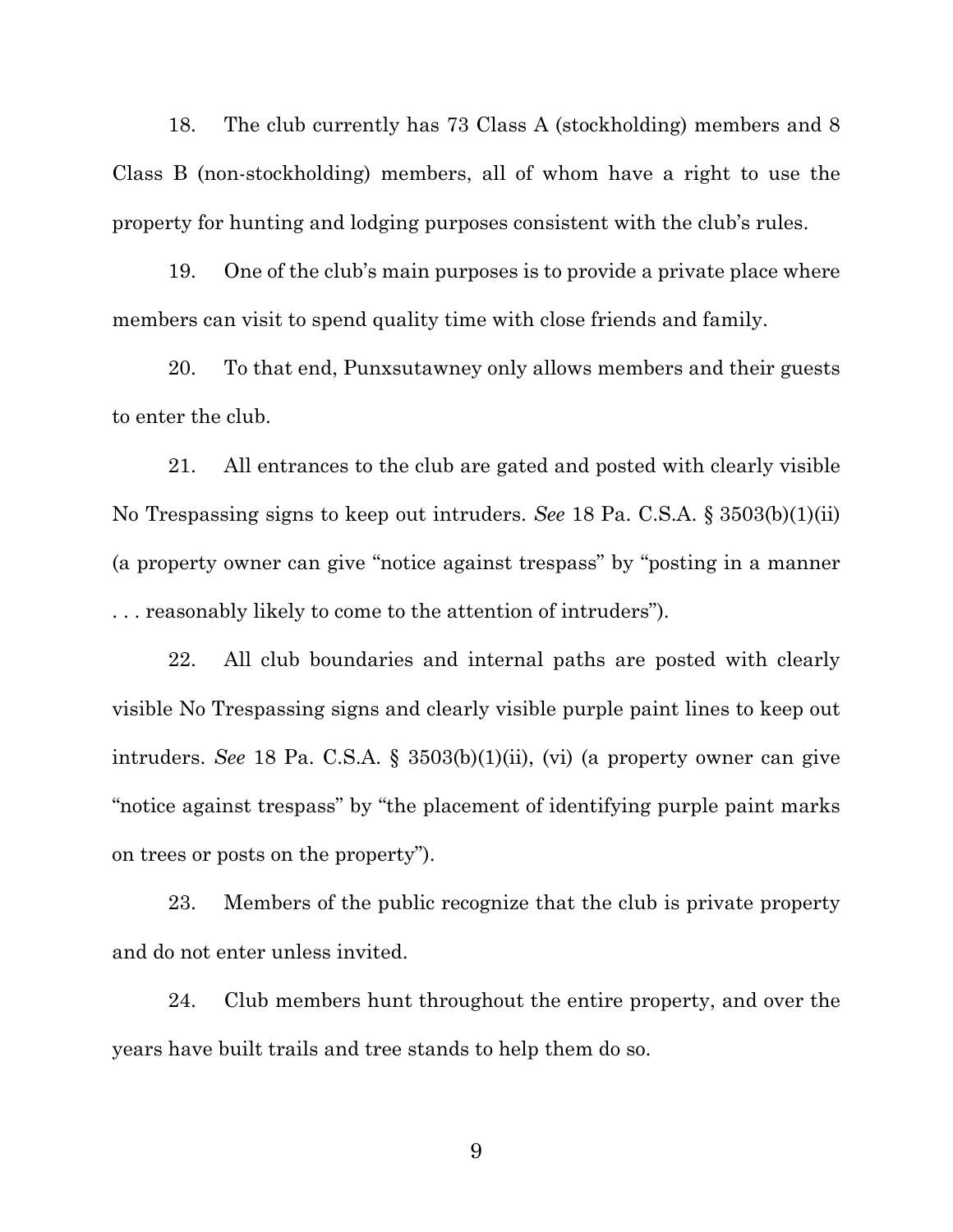25. The club's rules are designed to ensure members' ability to hunt legally while enjoying privacy from unwanted intruders.

26. Club members value privacy while hunting because hunting whether individually or in small groups—is a solitary activity that requires patience and concentration. Unwanted intruders can ruin a good hunt.

27. By rule, members must obey all laws, including all Pennsylvania hunting laws.

28. By rule, all exterior gates to the club must be kept closed at all times unless the board directs otherwise.

29. By rule, members must pay dues by April 30 each year. Members who fail to pay dues are not allowed on the property until their outstanding dues are paid in full.

30. By rule, members may only bring guests on the property (including for overnight stays in the club's houses) if they obtain prior written approval from the club's secretary.

31. By rule, guests may only travel on club property if accompanied by a member.

32. Club members follow all the rules listed above.

33. Even when they are not actively hunting, Punxsutawney and its members desire and expect privacy from uninvited intruders on club property.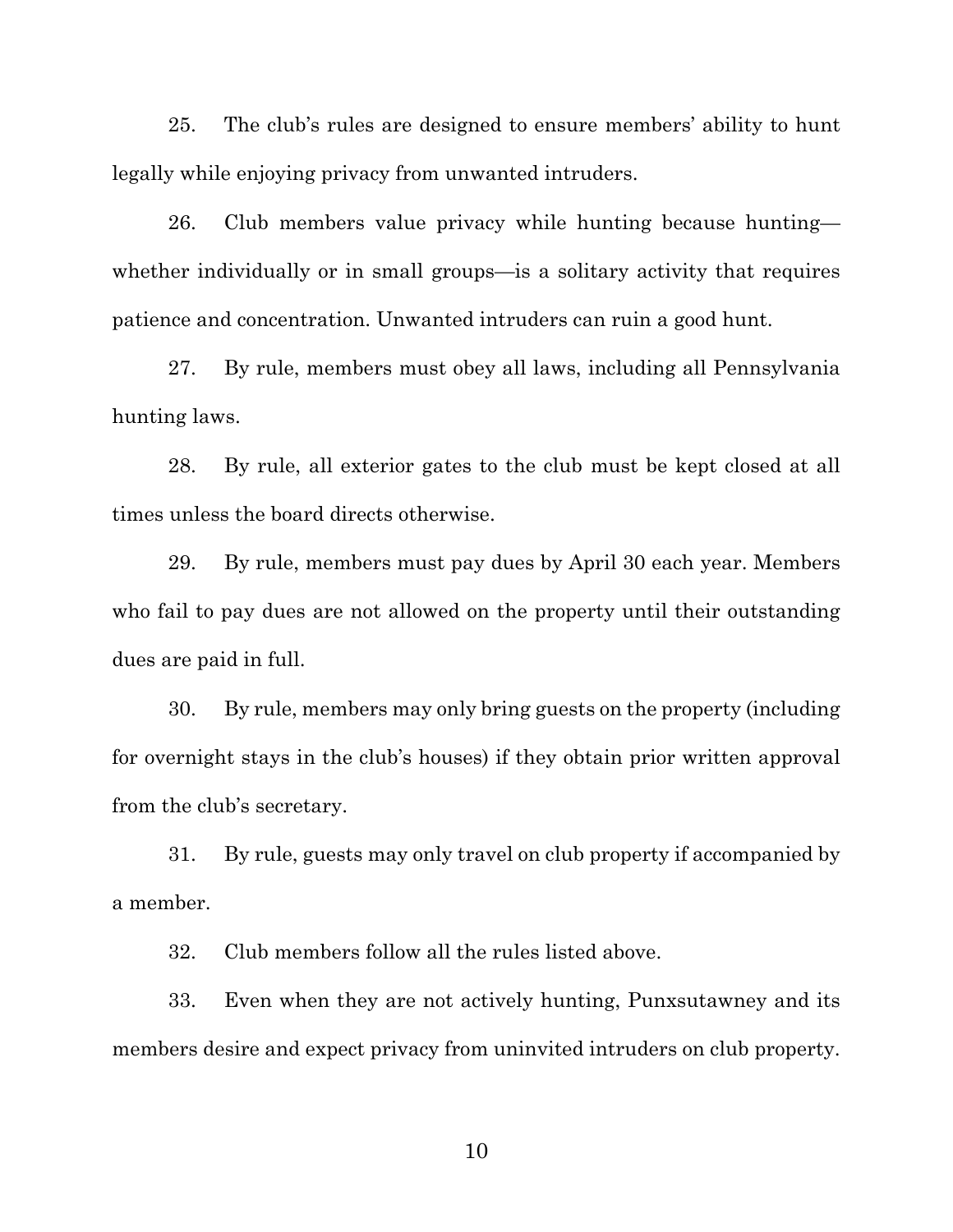#### *Pitch Pine Hunting Club*

34. Pitch Pine is a private hunting club founded in 1919.

35. The club owns 1,100 acres of contiguous land in Clearfield County, and has since its founding.

36. Pitch Pine adjoins the southeastern portion of Punxsutawney's property.

37. There is one dwelling house located at Pitch Pine's central "camp" area.

38. The club is managed by a nine-member board of directors elected from the club's membership.

39. The board's current president is Jeff Fink.

40. All new members must be approved by a majority vote of the club's stockholding members.

41. Club membership is capped at 50 members.

42. The club currently has 25 Stockholding members and 25 Social members, all of whom have a right to use the property for hunting and lodging purposes consistent with the club's rules.

43. One of the club's main purposes is to provide a private place where members can visit to spend quality time with close friends and family.

44. To that end, Pitch Pine only allows members and their guests to enter the club.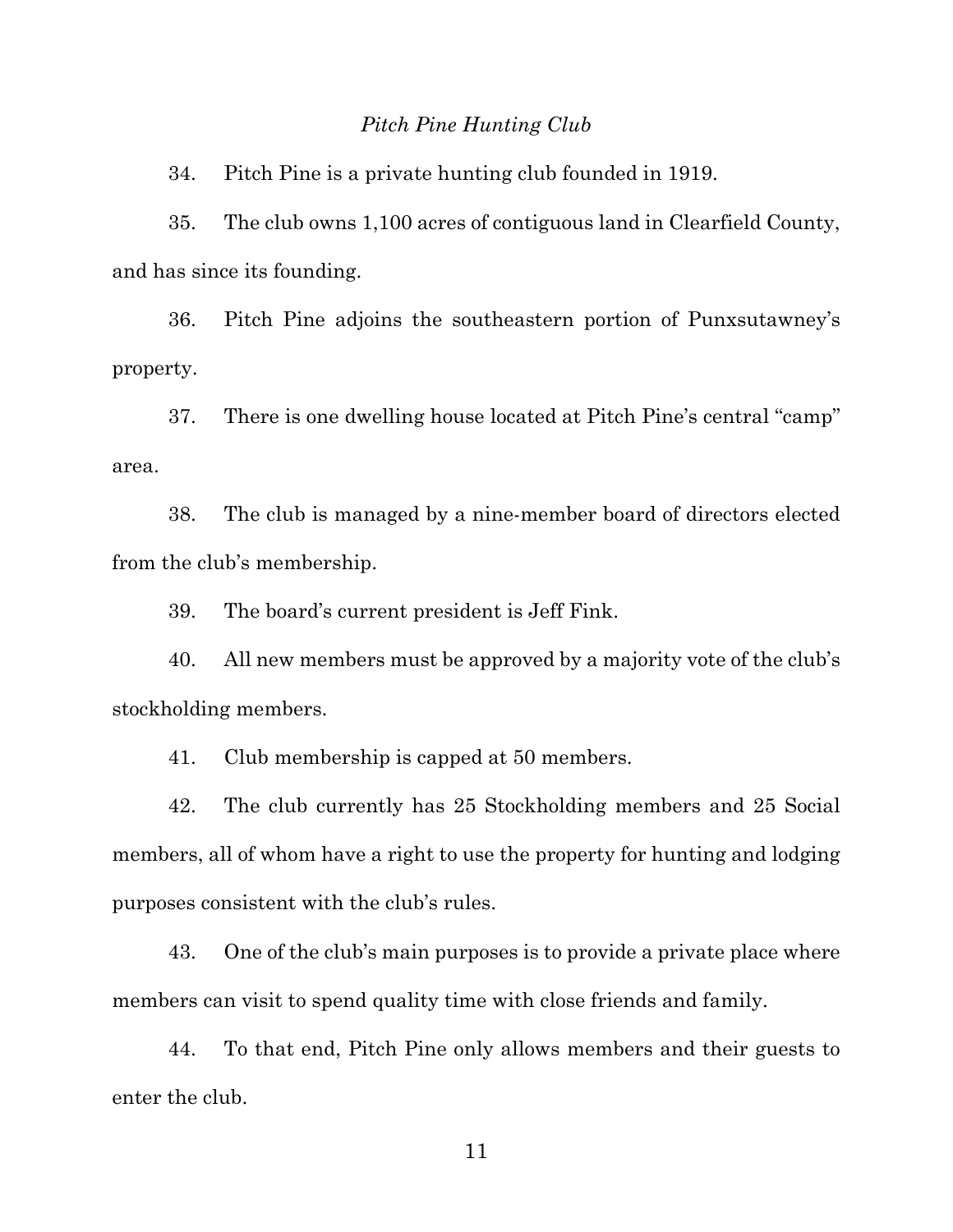45. All entrances to the club are gated and posted with clearly visible No Trespassing signs to keep out intruders. *See* 18 Pa. C.S.A. § 3503(b)(1)(ii) (a property owner can give "notice against trespass" by "posting in a manner . . . reasonably likely to come to the attention of intruders").

46. All club boundaries and internal paths are posted with clearly visible No Trespassing signs and clearly visible purple paint lines to keep out intruders. *See* 18 Pa. C.S.A. § 3503(b)(1)(ii), (vi) (a property owner can give "notice against trespass" by "the placement of identifying purple paint marks on trees or posts on the property").

47. Members of the public recognize that the club is private property and do not enter unless invited.

48. Club members hunt throughout the entire property, and over the years have built trails and tree stands to help them do so.

49. The club's rules are designed to ensure members' ability to hunt legally while enjoying privacy from unwanted intruders.

50. Club members value privacy while hunting because hunting whether individually or in small groups—is a solitary activity that requires patience and concentration. Unwanted intruders can ruin a good hunt.

51. By rule, members must obey all Pennsylvania safety and hunting laws.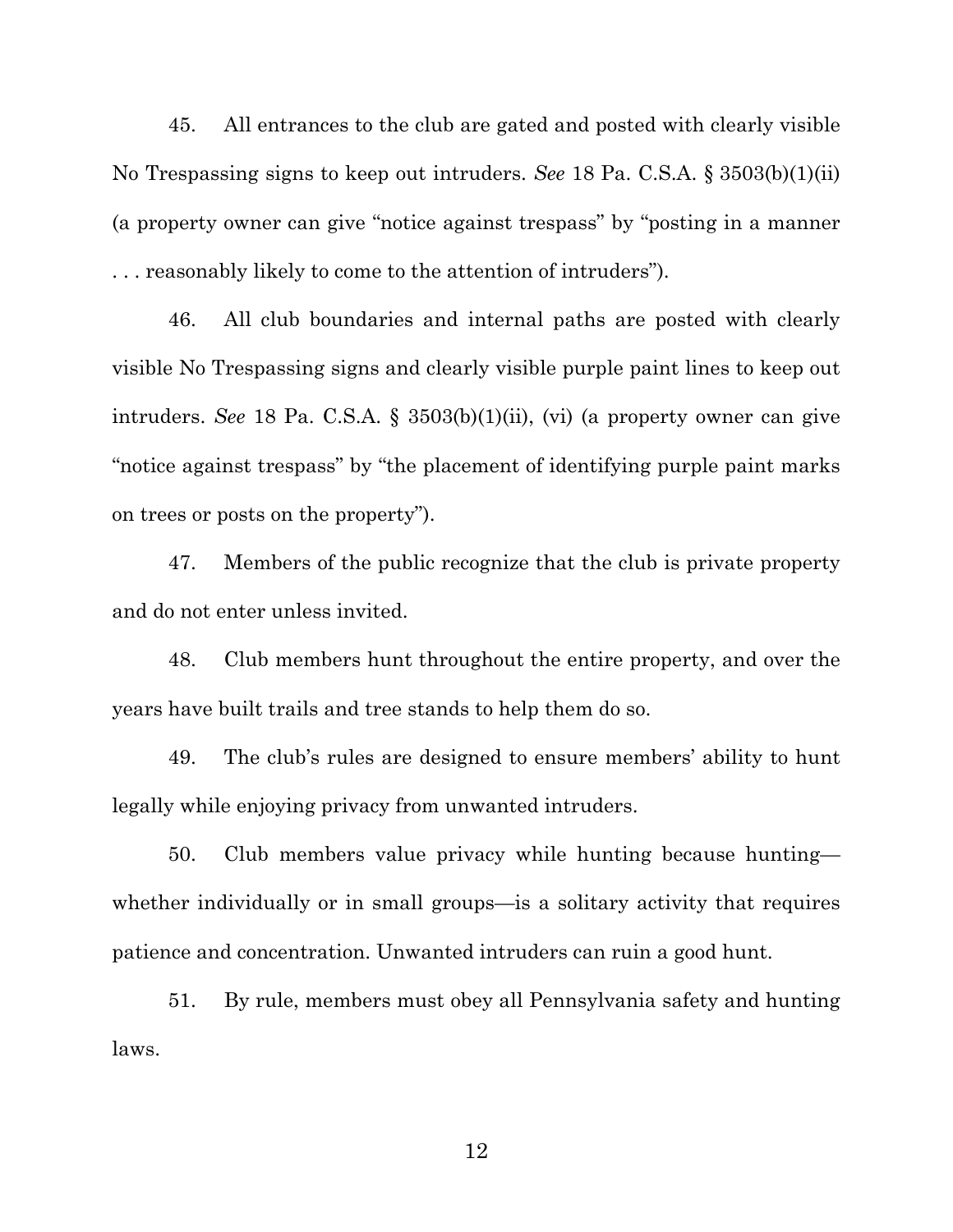52. By rule, members must pay dues by November 1 each year. Members who fail to pay dues are not allowed on the property until their outstanding dues are paid in full.

53. By rule, members may reserve exclusive use of the club's house if they obtain prior written approval from the secretary/treasurer of the club's board.

54. By rule, members who reserve the club's house for an overnight stay may bring guests with them if the guests are accompanied, at all times, by the member who reserved the house.

55. Club guests may also visit the property without staying at the house, but only if a member obtains prior written approval from the president or the secretary/treasurer of the club's board and the member accompanies the guests while they are on the property.

56. Club members follow all the rules listed above.

57. Pitch Pine's members close all exterior gates after entering and leaving the property.

58. Even when they are not actively hunting, Pitch Pine and its members desire and expect privacy from uninvited intruders on club property.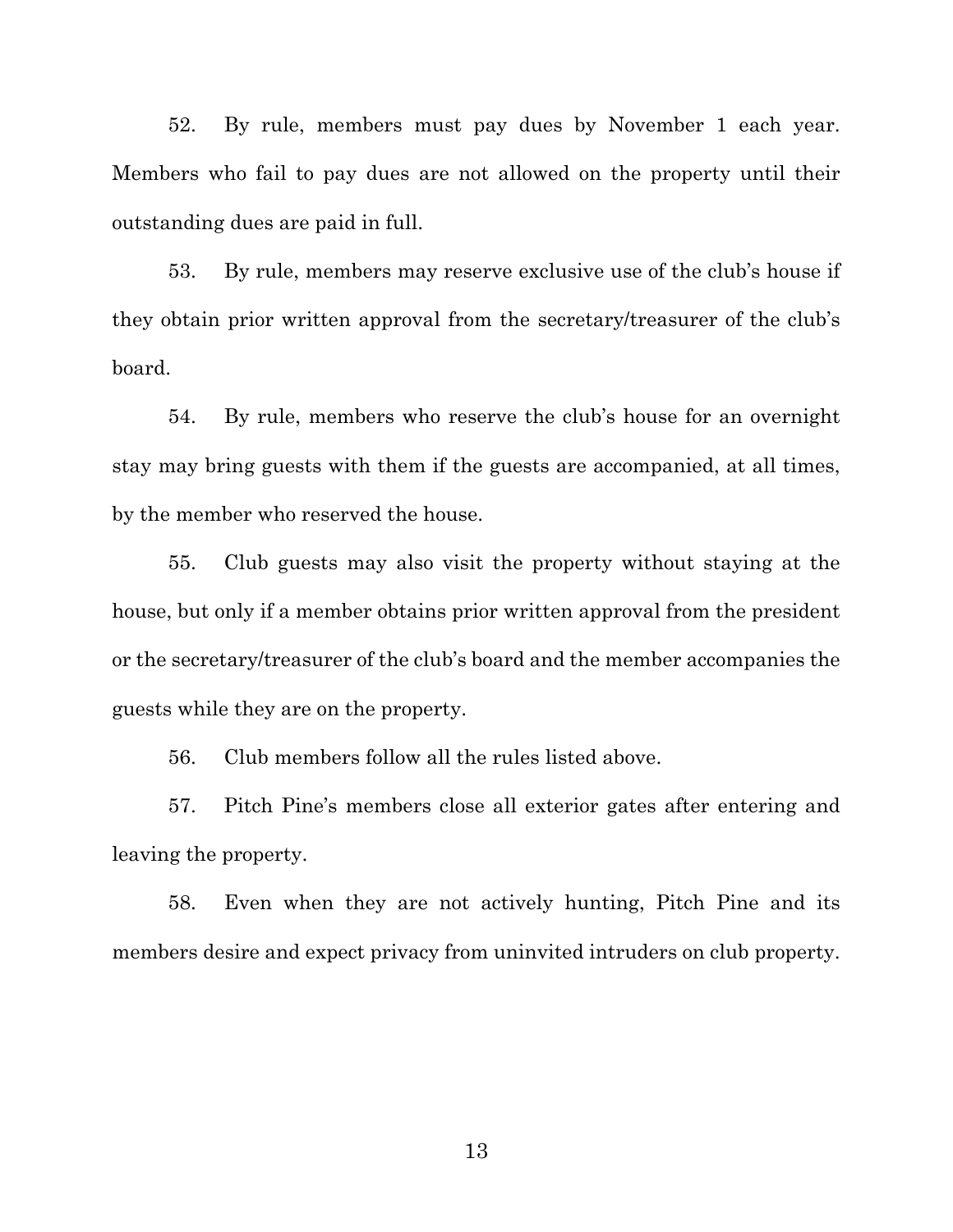#### The Commission Conducts Warrantless Searches of Private Land

59. To hunt game in Pennsylvania, a person must obtain a license from the Pennsylvania Game Commission and follow all relevant hunting laws and regulations. 34 Pa. C.S.A. §§ 2102(a), 2701(a).

60. The Commission and its wildlife officers have a "duty" to enforce Pennsylvania's hunting laws and regulations. 34 Pa. C.S.A. §§ 322(a), 901(a).

61. By statute, wildlife officers "in the exercise of their powers and duties . . . have the right and authority to go upon or enter any property, posted or otherwise, outside of buildings." 34 Pa. C.S.A. § 303(c).

62. By statute, wildlife officers "have the power and duty to . . . [g]o upon any land or water outside of buildings, except curtilage, posted or otherwise, in the performance of the officer's duty." 34 Pa. C.S.A. § 901(a)(2).

63. By statute, wildlife officers are authorized to conduct "inspections of persons, licenses and permits," and private property including "tree stands" and "immediate hunting locations." 34 Pa. C.S.A. § 901(a)(8).

64. These Warrantless Entry Statutes do not require wildlife officers to obtain consent or a warrant before entering private land to search for evidence of potential state hunting offenses.

65. Acting under the Warrantless Entry Statutes, the Commission's wildlife officers routinely enter private land without consent or a warrant to search for evidence of potential state hunting offenses.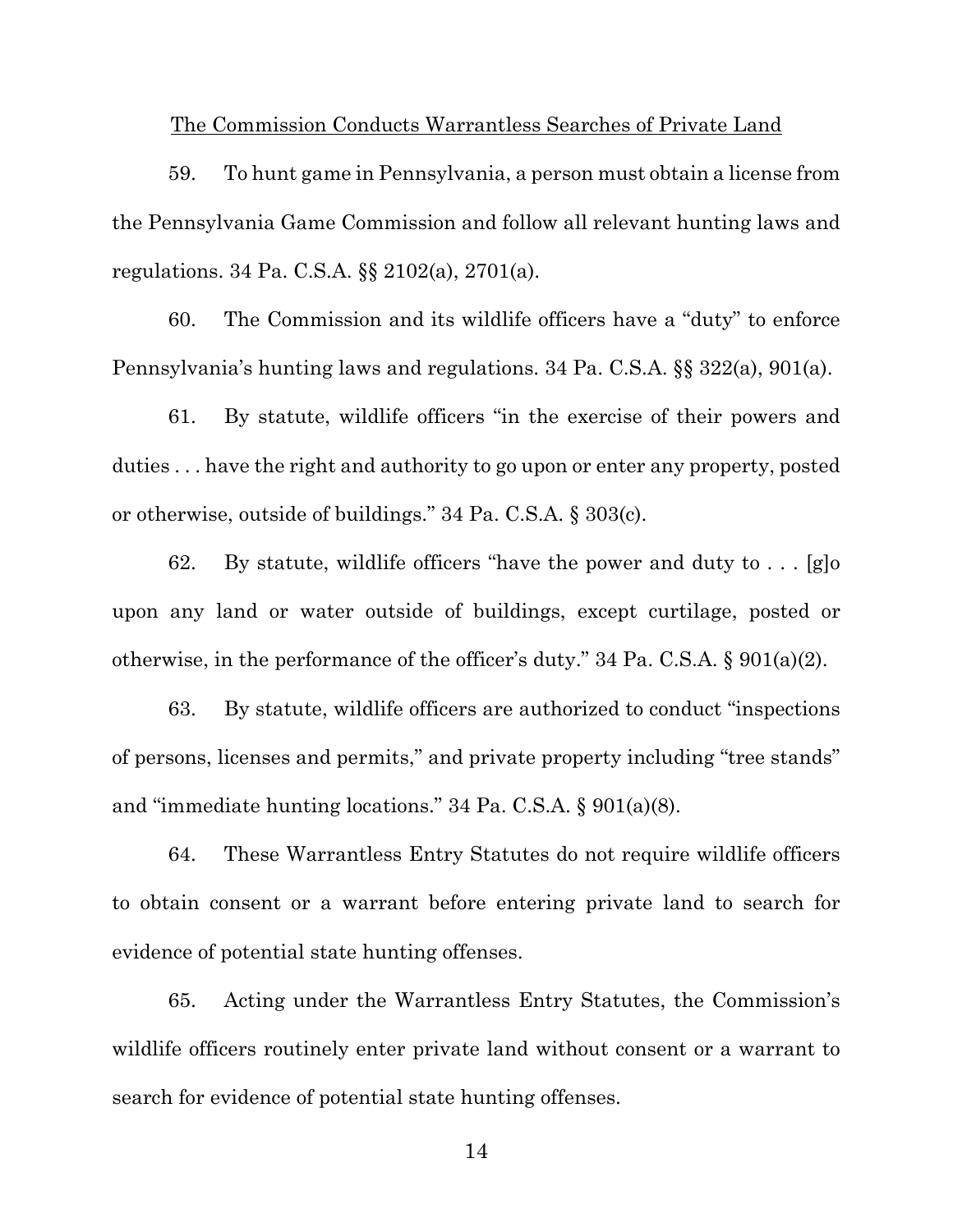66. The Warrantless Entry Statutes do not require wildlife officers to establish probable cause or any suspicion that a crime is being committed before entering private land to search for evidence of potential state hunting offenses.

67. Acting under the Warrantless Entry Statutes, the Commission's wildlife officers sometimes enter private land without probable cause or any suspicion that a crime is being committed to search for evidence of potential state hunting offenses.

68. In practice, the Commission's wildlife officers enter and search private land under the Warrantless Entry Statutes even if the property is posted, gated, used, and occupied.

69. During these warrantless searches, the Commission's wildlife officers sometimes roam around private land for hours looking for evidence of potential state hunting offenses.

70. During these warrantless searches, the Commission's wildlife officers sometimes stop vehicles traveling on private land (e.g., on internal trails) to inspect individuals for compliance with state hunting laws.

71. The Commission's warrantless entries and searches of private land are standard procedure statewide, have been for at least the past 25 years, and continue today.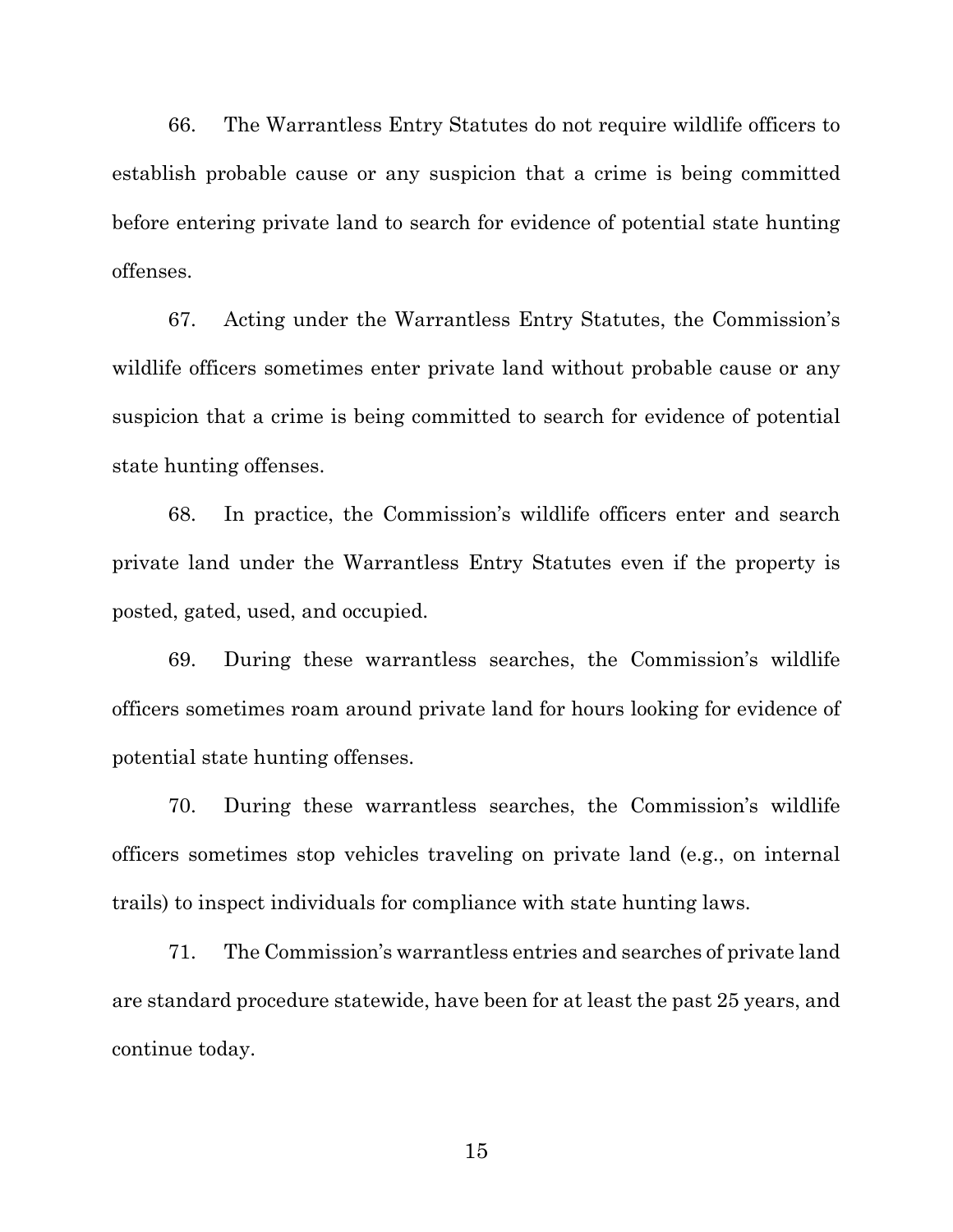72. A landowner who refuses a wildlife officer consent to enter or search his property commits a "summary offense of the first degree" and can be fined \$1,500 and thrown in jail for three months. 34 Pa. C.S.A. §§ 904(a),  $925(b)(5)$ .

73. Respondent Gritzer is a wildlife officer who has been employed by the Commission since at least 2013.

74. On information and belief, since at least 2013, Respondent Gritzer been assigned to enforce hunting laws in Clearfield County.

75. Since at least 2013, Respondent Gritzer has regularly entered and searched private land in Clearfield County without the owner's consent or a warrant pursuant to the Warrantless Entry Statutes cited above.

76. On information and belief, Respondent Gritzer will, for the foreseeable future, continue to enter and search private land in Clearfield County without the owner's consent or a warrant pursuant to the Warrantless Entry Statutes cited above.

#### The Commission Conducts Warrantless Searches of the Clubs

#### *Punxsutawney Hunting Club*

77. Punxsutawney's members have seen Respondent Gritzer on club property on several occasions when neither the club nor any member had consented to his presence.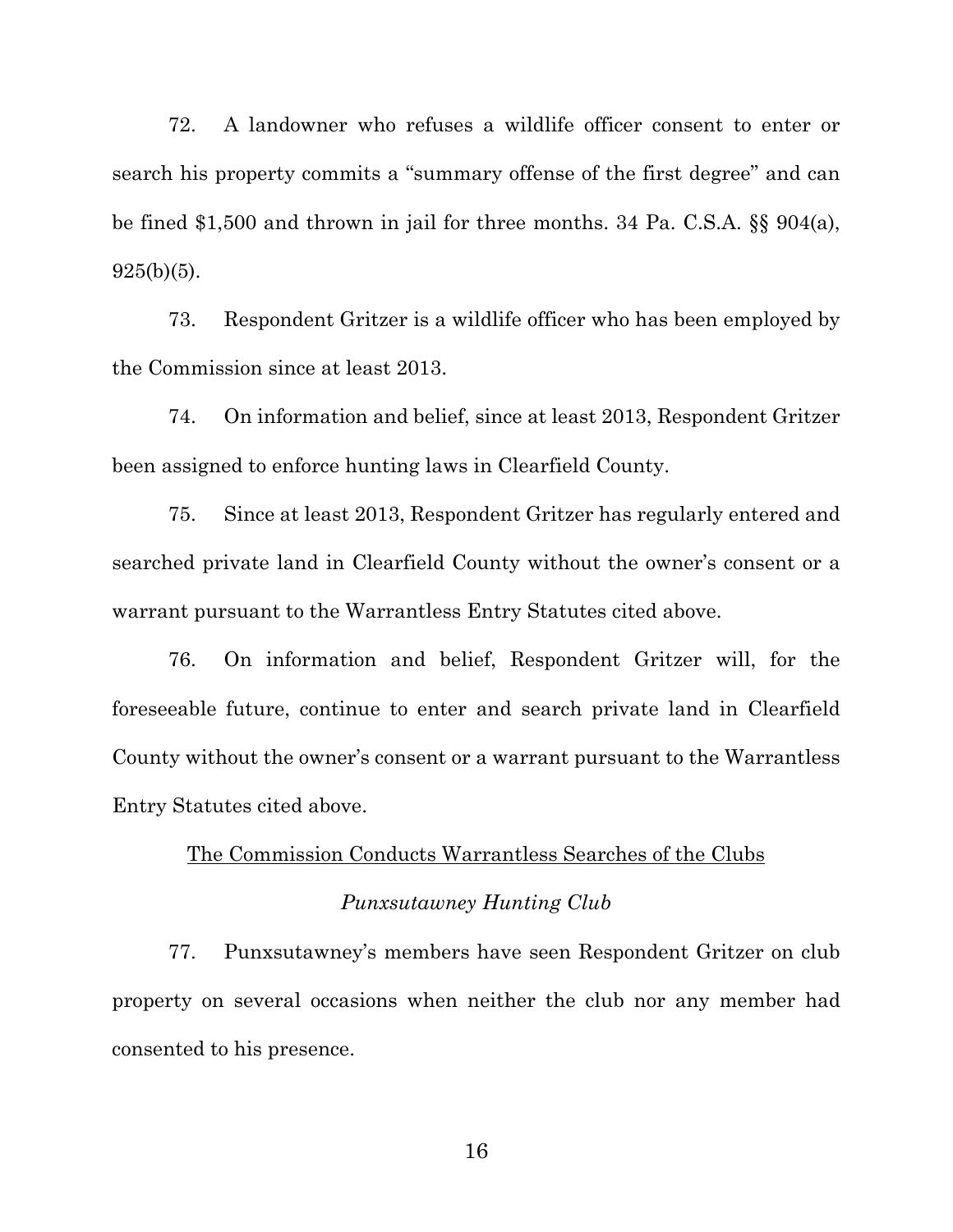78. On occasions when Respondent Gritzer has been spotted on club property without consent, members have observed him entering and traveling throughout club property on foot, on bicycle, and by truck.

79. On occasions when Respondent Gritzer has been spotted on club property without consent, he has sometimes approached club members while they were traveling or hunting on the property. The following examples offer a non-exhaustive list.

80. On or about May 19, 2019, club member Joe Waroquier spent a morning turkey hunting from a location at least a mile into the property.

81. After a few hours without any success, Waroquier stood up and started gathering his things to leave when Respondent Gritzer approached him from behind.

82. Respondent Gritzer asked whether Waroquier had had any success hunting that morning. Waroquier replied that he had not. No citation was issued.

83. Waroquier was upset that Respondent Gritzer had entered the club's property without permission and that Gritzer had approached him from behind mid-hunt.

84. However, that was far from the first time Waroquier has seen Respondent Gritzer on the property. Waroquier—who spends over half of his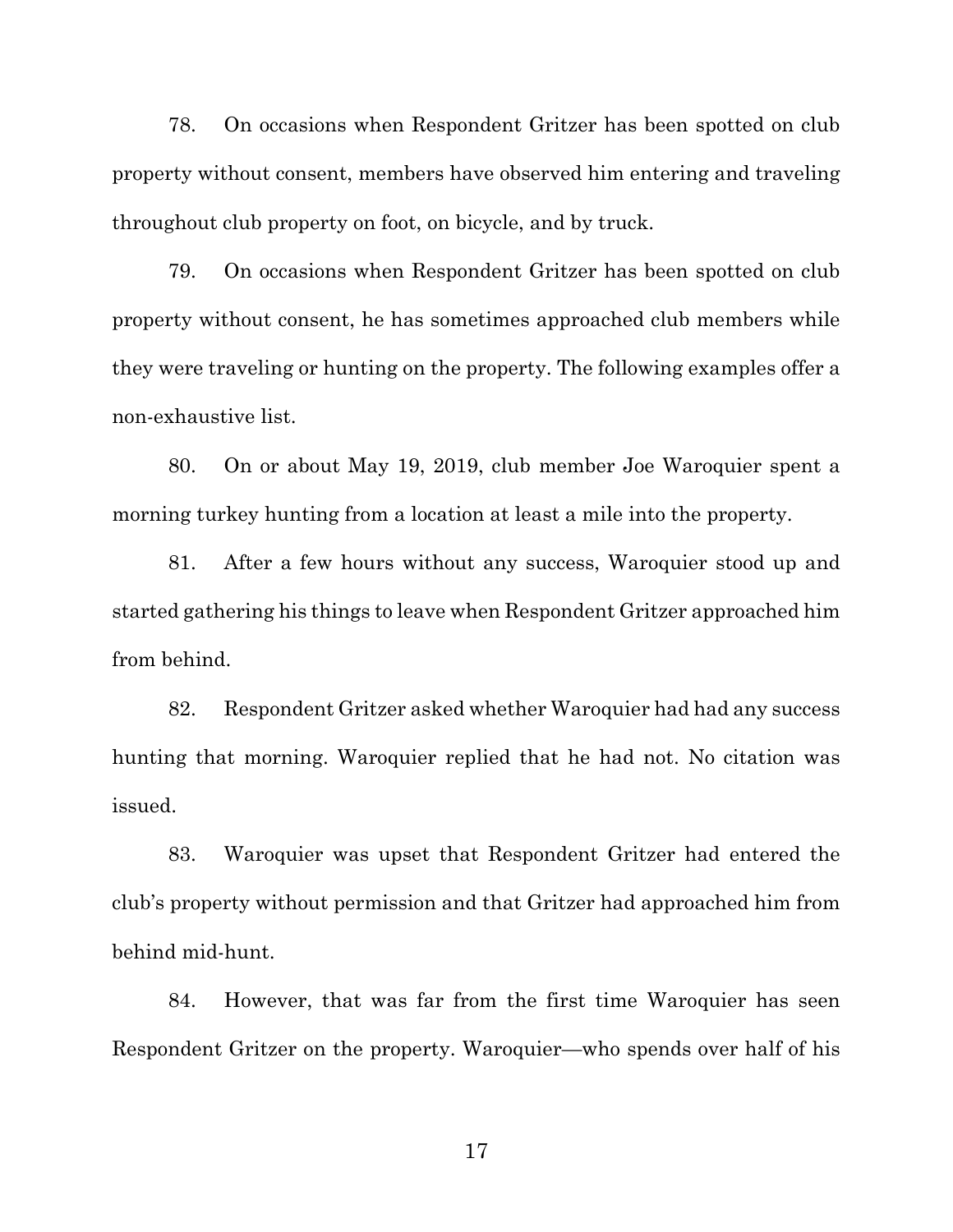time at the club each year—has spotted Gritzer on the property traveling by foot, bicycle, and truck over a dozen times from 2013 through 2021.

85. On one of those occasions, Waroquier asked Respondent Gritzer why he was on the property so often. Gritzer stated that Punxsutawney has "more hunters than any other clubs in the area," so he had a greater chance of catching a hunting violation on Punxsutawney's property than elsewhere.

86. On information and belief, Respondent Gritzer's statement that he patrols Punxsutawney so often because it has "more hunters than any other clubs in the area" is an accurate statement of his motivation for frequently entering and searching the club's property.

87. On December 2, 2019, club members John Schwartz and Eldon Mohney were sitting in an enclosed tree stand hunting deer at least a half-mile into the property when they noticed Respondent Gritzer approaching them.

88. To reach the tree stand, Respondent Gritzer followed footprints Schwartz and Mohney had left in the snow when they walked from their cars earlier that morning.

89. When Respondent Gritzer reached the stand, he identified himself as a wildlife officer and entered the stand.

90. When Respondent Gritzer entered the stand, he asked if Schwartz and Mohney were the owners of the two cars parked on the property nearby. Schwartz and Mohney replied that they were the owners.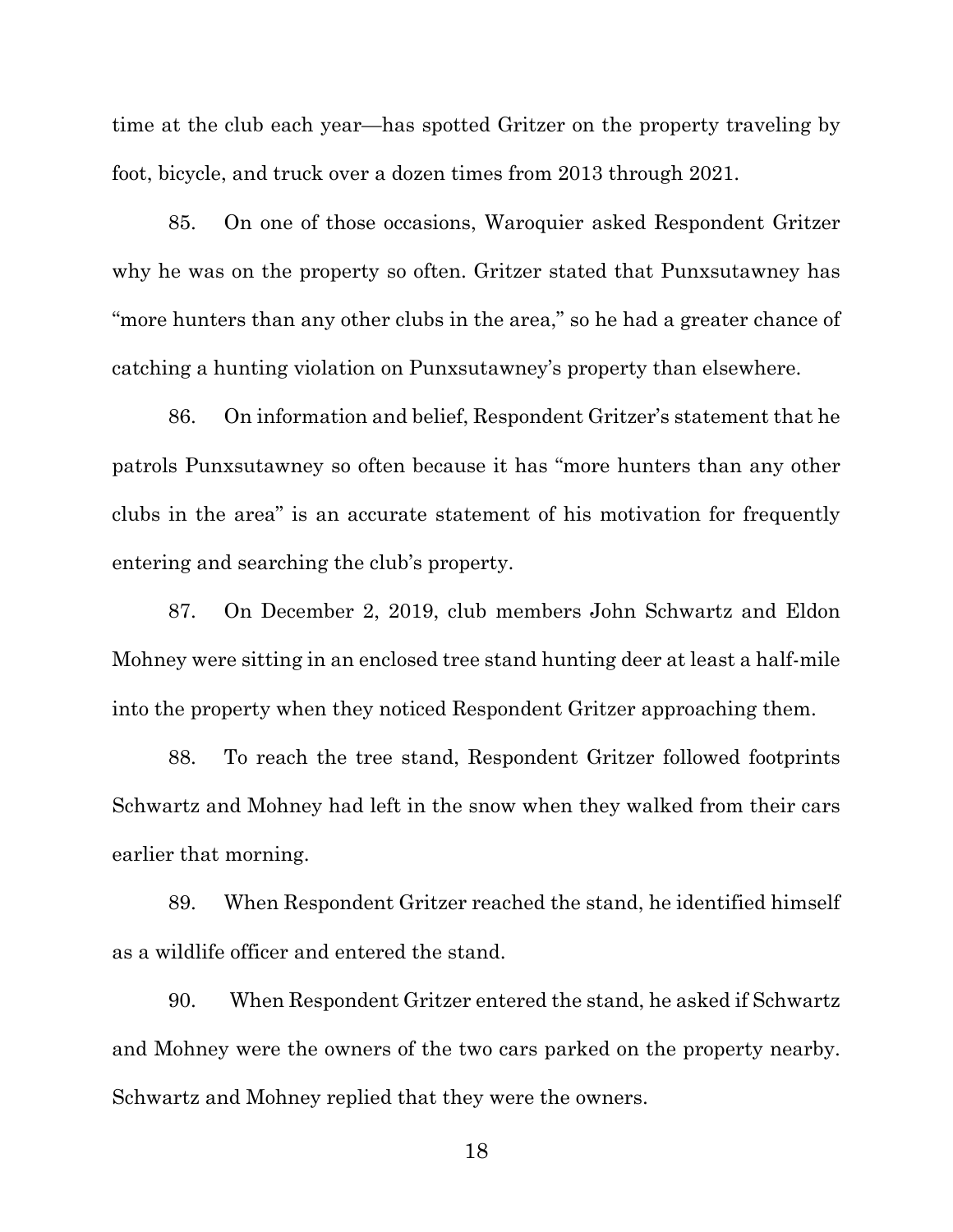91. After a brief conversation, Respondent Gritzer noted that the tree stand did not have a sufficient amount of fluorescent orange on it, and that he could issue a citation for that if he wanted.

92. Ultimately, Schwartz promised that he would remedy the problem and Respondent Gritzer left the scene without issuing any citation.

93. Schwartz and Mohney were surprised that Respondent Gritzer had entered the club's property without permission and upset that Gritzer had interrupted their hunt.

94. On or about December 2, 2019, club member and president of the club's board, Frank Stockdale, was driving on one of the club's internal trails when Respondent Gritzer surprised him by stepping out into the path and signaling for him to stop.

95. When Stockdale stopped, Respondent Gritzer approached his car, asked what Stockdale was doing, and asked to see his gun, ID, and hunting license. Stockdale replied that he was not hunting and was not carrying a gun, and produced his ID and hunting license.

96. Respondent Gritzer did not issue Stockdale any citation.

97. Stockdale was surprised that Respondent Gritzer had entered the club's property without permission and that Gritzer had stopped his car and interrogated him simply for driving through the property.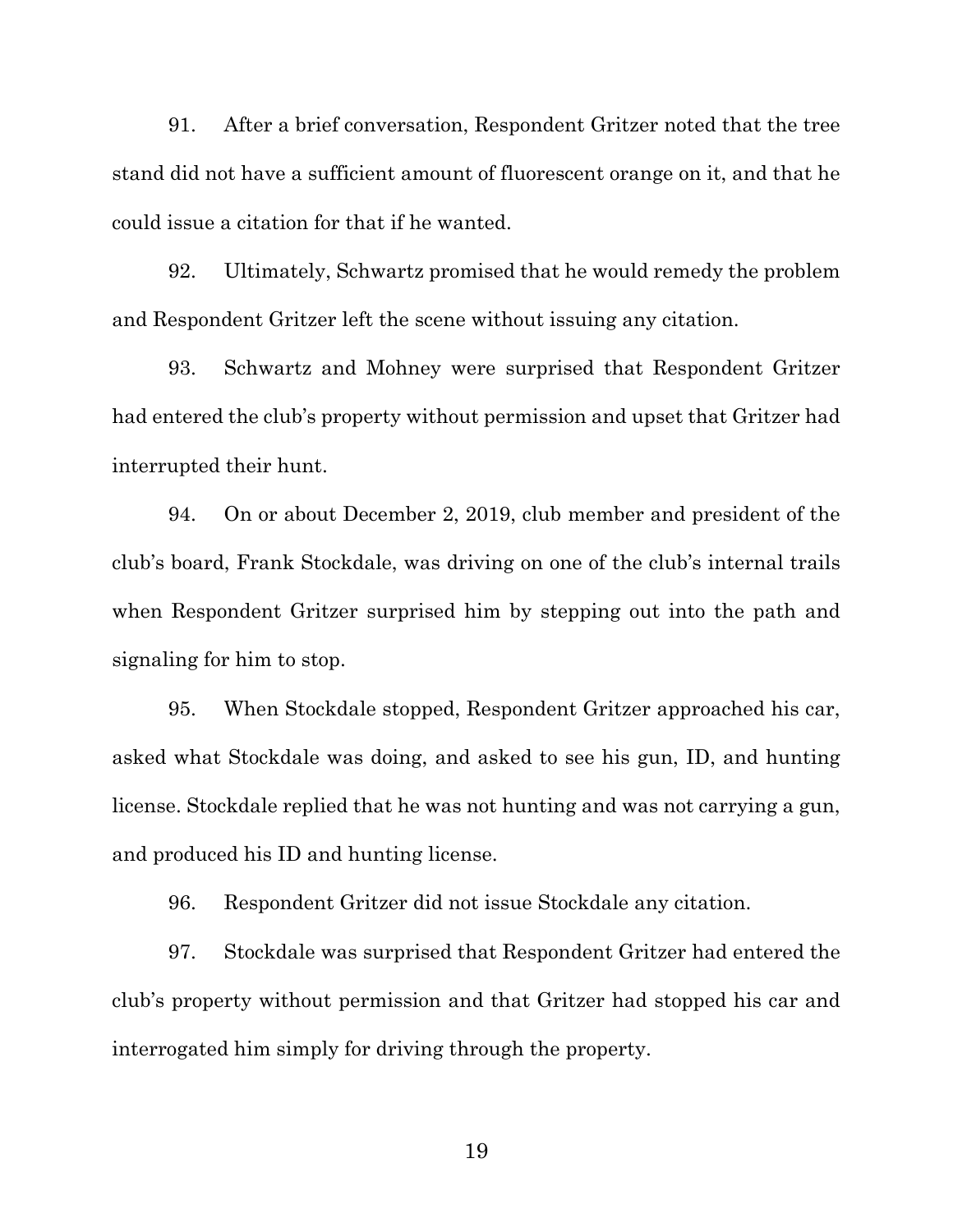98. On December 3, 2019, club member Joe Burns was driving on one of the club's internal trails toward the "camp" area when Respondent Gritzer surprised Burns by stepping out into the path and signaling for Burns to stop.

99. When Burns stopped, Respondent Gritzer approached the car, greeted Burns, and noticed that there was a gun inside.

100. Respondent Gritzer asked if Burns's gun (a rifle) was loaded. Burns replied that there was a round in the magazine.

101. Respondent Gritzer asked Burns to unload his gun and asked to see Burns's ID and hunting license. Burns complied.

102. During the interaction, Respondent Gritzer noted that he enjoys walking the club's property and that he "had been all over" the property that week.

103. On information and belief, Respondent Gritzer's statement that he "had been all over" the club's property that week was true.

104. Ultimately, Respondent Gritzer issued Burns a citation for driving with a loaded gun in the car.

105. Burns was surprised that Respondent Gritzer had entered the club's property without permission and that Gritzer had stopped his car and interrogated him simply for driving through the property.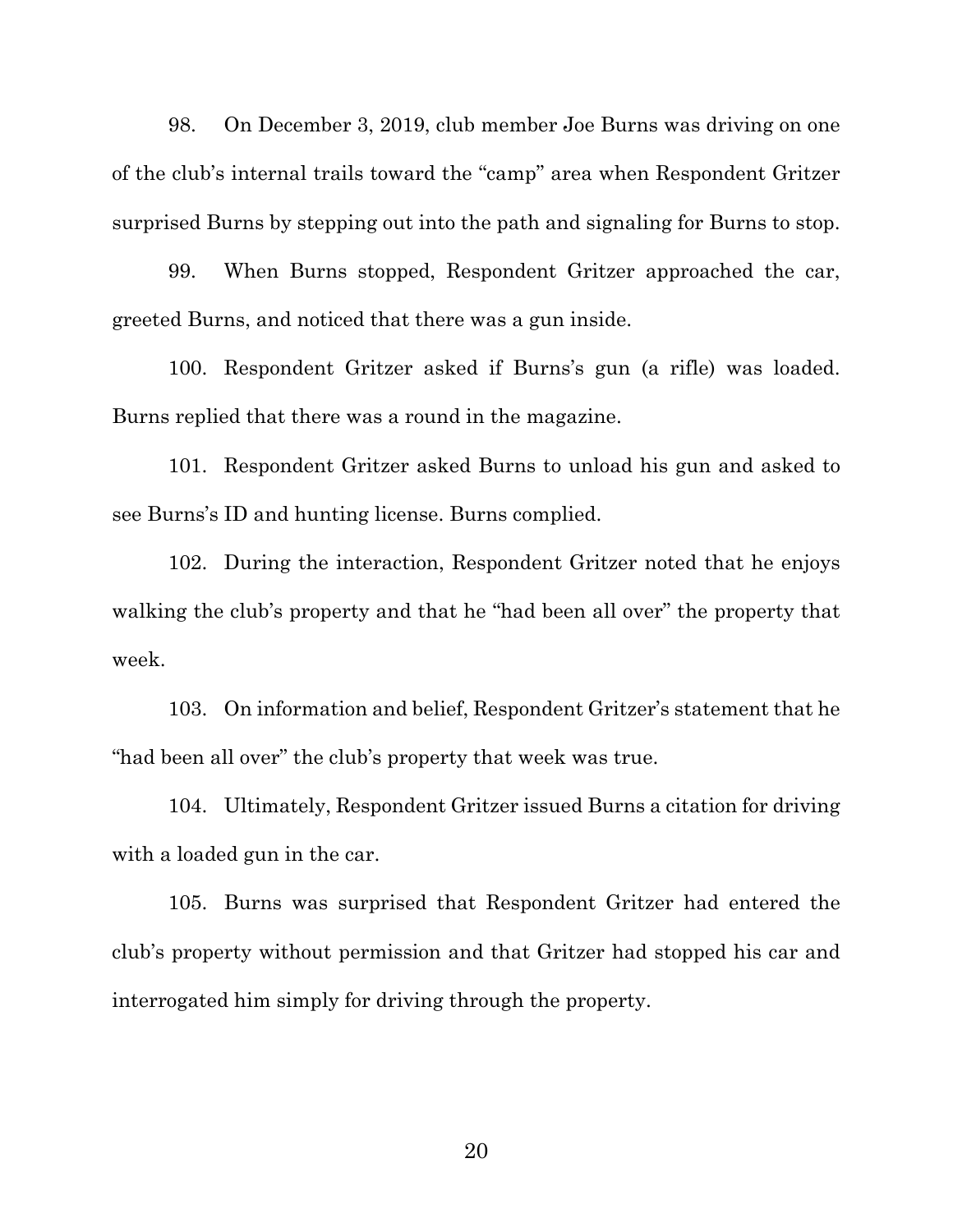106. On December 7, 2019, club member Harlan Bleiler parked his truck on one of the club's internal trails at least a mile into the property and started walking the trail with the intent of finding a spot to hunt deer.

107. When Bleiler got about 200 yards away from his car, he noticed a state vehicle driving in his direction down the trail.

108. When the vehicle reached Bleiler, Respondent Gritzer and another (unknown) wildlife officer exited the vehicle and asked Bleiler to produce his ID and hunting license.

109. Bleiler usually carries his ID and hunting license with him, but he realized he had accidentally left them in his backpack in his car, so he walked the officers back to his car.

110. At the car, the officers checked Bleiler's ID and hunting license.

111. During the interaction, Bleiler asked why the officers were on the club's property. Respondent Gritzer replied that he was there "targeting road hunters."

112. On information and belief, Respondent Gritzer's statement that he was on the club's property "targeting road hunters" was true.

113. Bleiler found Respondent Gritzer's statement odd, given that the club's internal trails are more dirt paths than "roads" and are not open to the public.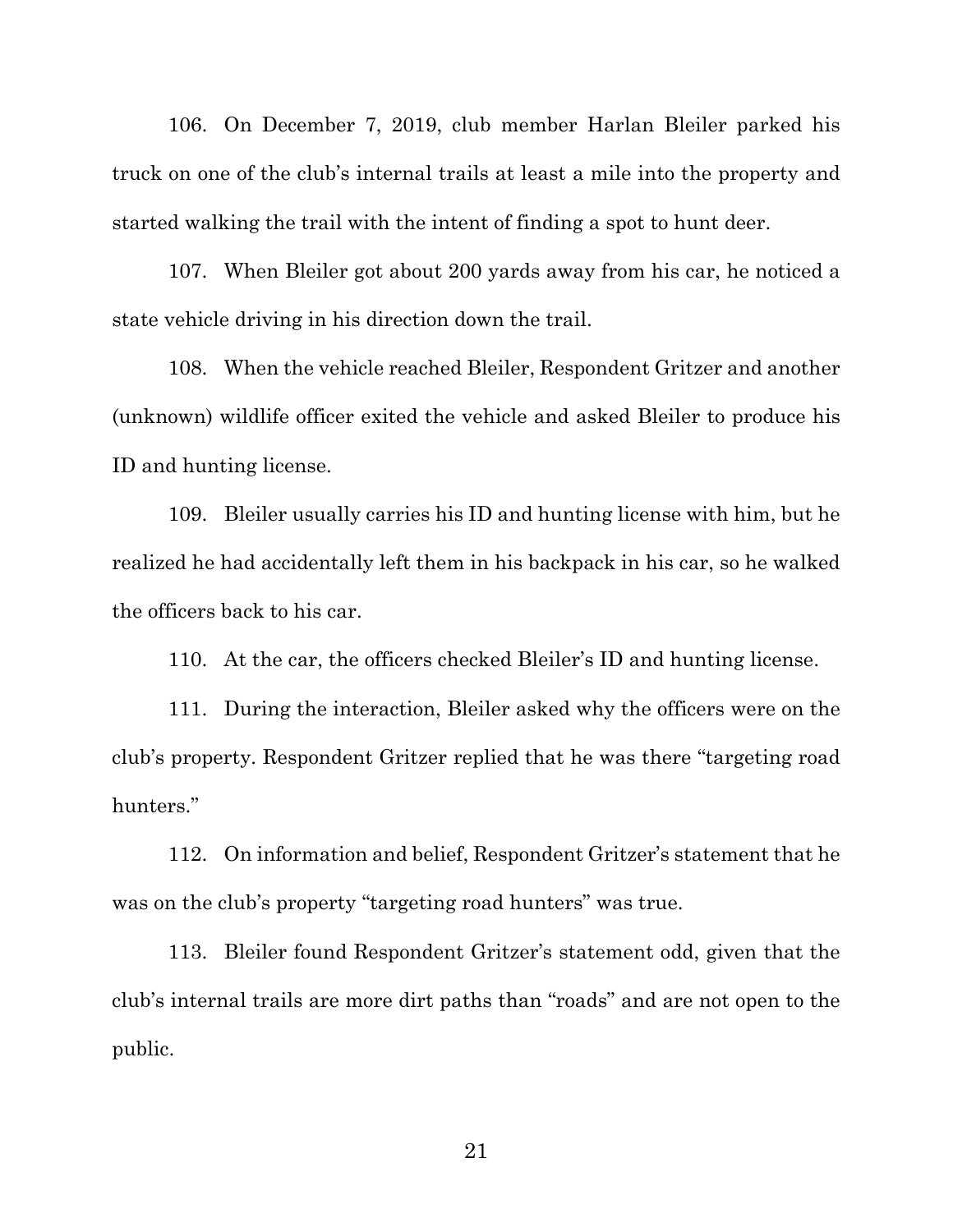114. Ultimately, Respondent Gritzer issued Bleiler a citation for failing to carry his license while hunting.

115. Bleiler was surprised that Respondent Gritzer had entered the club's property without permission and that Gritzer had interrogated him simply for walking through the property.

116. Neither the club nor its members consented to any of Respondent Gritzer's entries or searches described above.

117. To reach all of the locations described in the examples above, Respondent Gritzer would have had to pass by plainly visible No Trespassing signs, purple paint, locked gates, or a combination of these.

118. Respondent Gritzer did not show the club's board or its members a warrant for any of the entries or searches described above.

119. On information and belief, Respondent Gritzer neither sought nor obtained a warrant for any of the entries or searches described above.

120. On information and belief, Respondent Gritzer did not establish probable cause or any suspicion that a crime was being committed when he entered the club on any of the dates described above.

121. Other club members have reported seeing Respondent Gritzer on the club's property without permission or a warrant both before and after the examples listed above.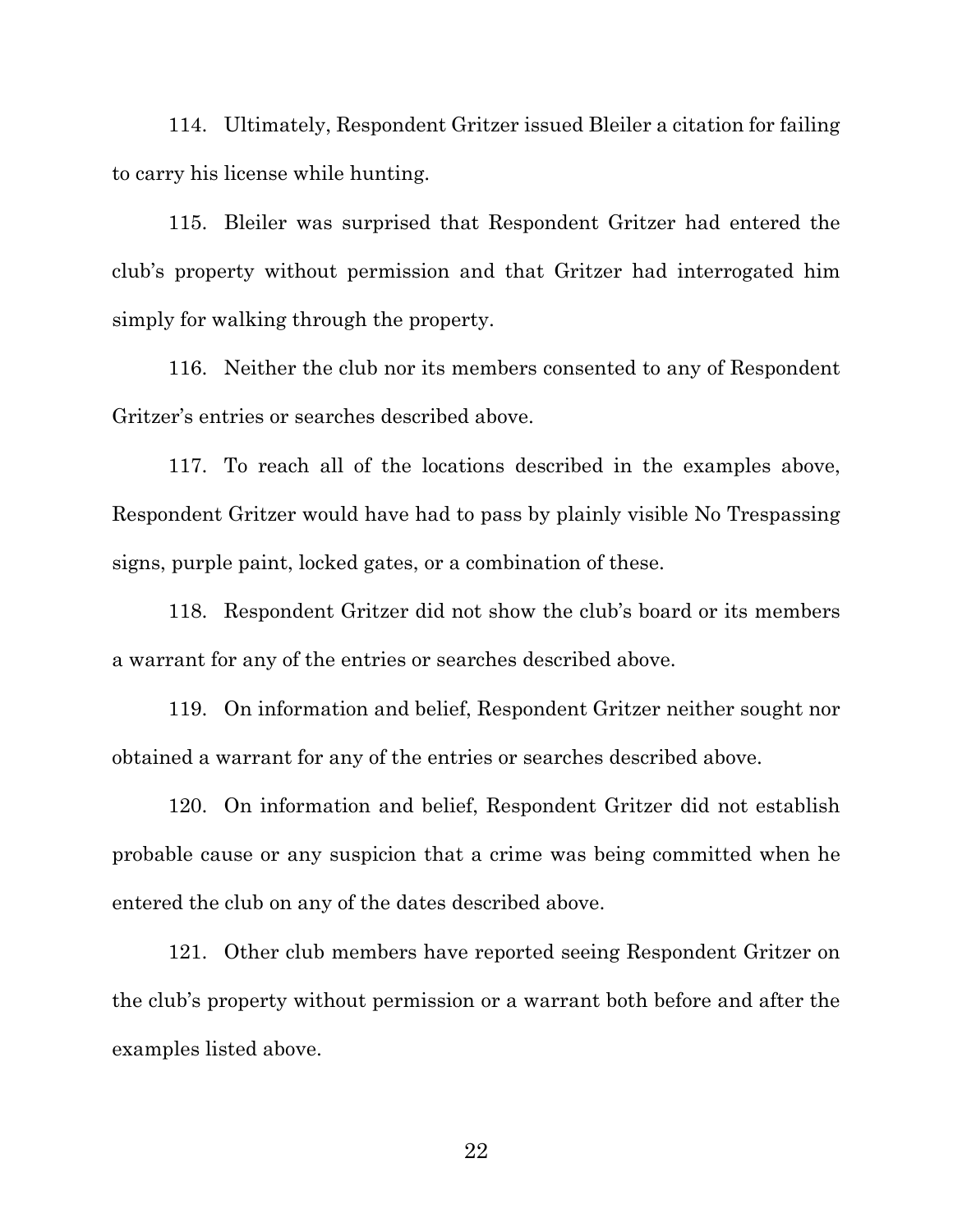#### *Pitch Pine Hunting Club*

122. Pitch Pine's members have seen Respondent Gritzer on club property on several occasions when neither the club nor any member had consented to his presence.

123. In 2018, a group of club members were having coffee in the club's house when they noticed, though a window, a stranger walking down a path leading out of the club's property.

124. Club member Ed Elschied, who was among the group staying at the house, went outside to ask the stranger who he was. When confronted, the stranger identified himself as Respondent Gritzer.

125. Elschied asked what Respondent Gritzer was doing on the club's property. Gritzer replied that he was "doing a routine foot patrol."

126. On information and belief, Respondent Gritzer's statement that he was "doing a routine foot patrol" was true.

127. Elschied then asked if Respondent Gritzer wanted to come into the house and speak with anybody. Gritzer replied that he didn't "have time for that" because he had "a huge area to cover."

128. Respondent Gritzer left without issuing any citation.

129. After Respondent Gritzer left the property, a club member who was staying with Elschied at the house went out and followed the footprints Gritzer had left in the snow. The footprints revealed that Gritzer had parked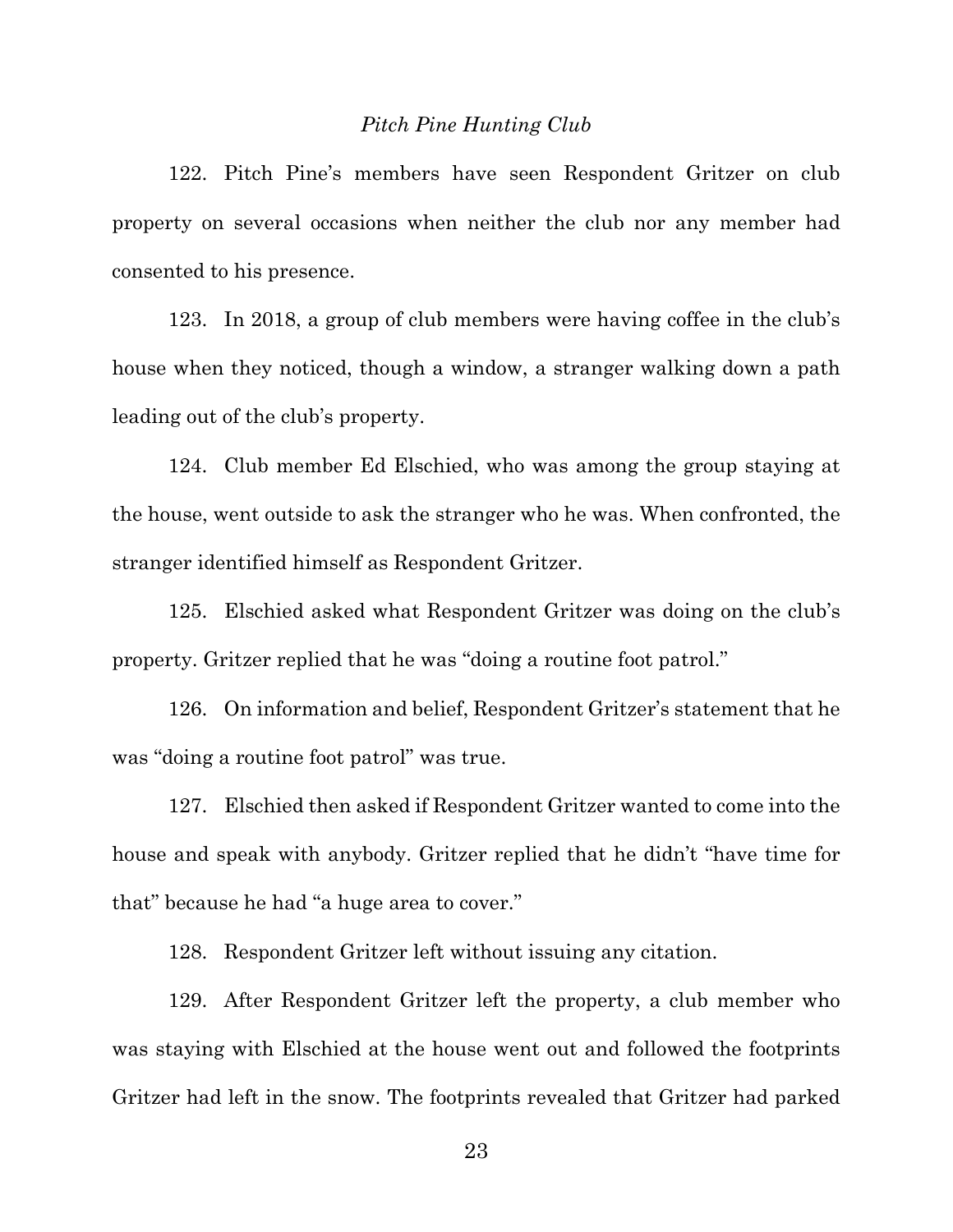at the front of the dirt path leading into the property and had walked a loop of the woods near the house.

130. Elschied was surprised that Respondent Gritzer had entered and roamed the club's property without permission and that Gritzer did not even appear to suspect that anybody was doing anything illegal.

131. On June 21, 2013, Respondent Gritzer sent Pitch Pine a written warning on the Commission's official letterhead.

132. The letter alleged that "[o]n June 18, 2013, signs of [bear] feeding were found on [the club's] property."

133. The letter stated that "[t]his property was being observed for several days" and that "evidence of numerous bears had been documented at this food source during the surveillance period."

134. The letter directed the club to cease all supposed bear-feeding activities.

135. Later that summer, during the week of July 4, club member Jon Mikesell was staying at the club's house with friends and family on a weeklong vacation.

136. Mikesell and his guests were sitting on the front porch watching deer and birds graze on some bird seed he had put out, when Respondent Gritzer came speeding down the dirt path leading to the house in a truck.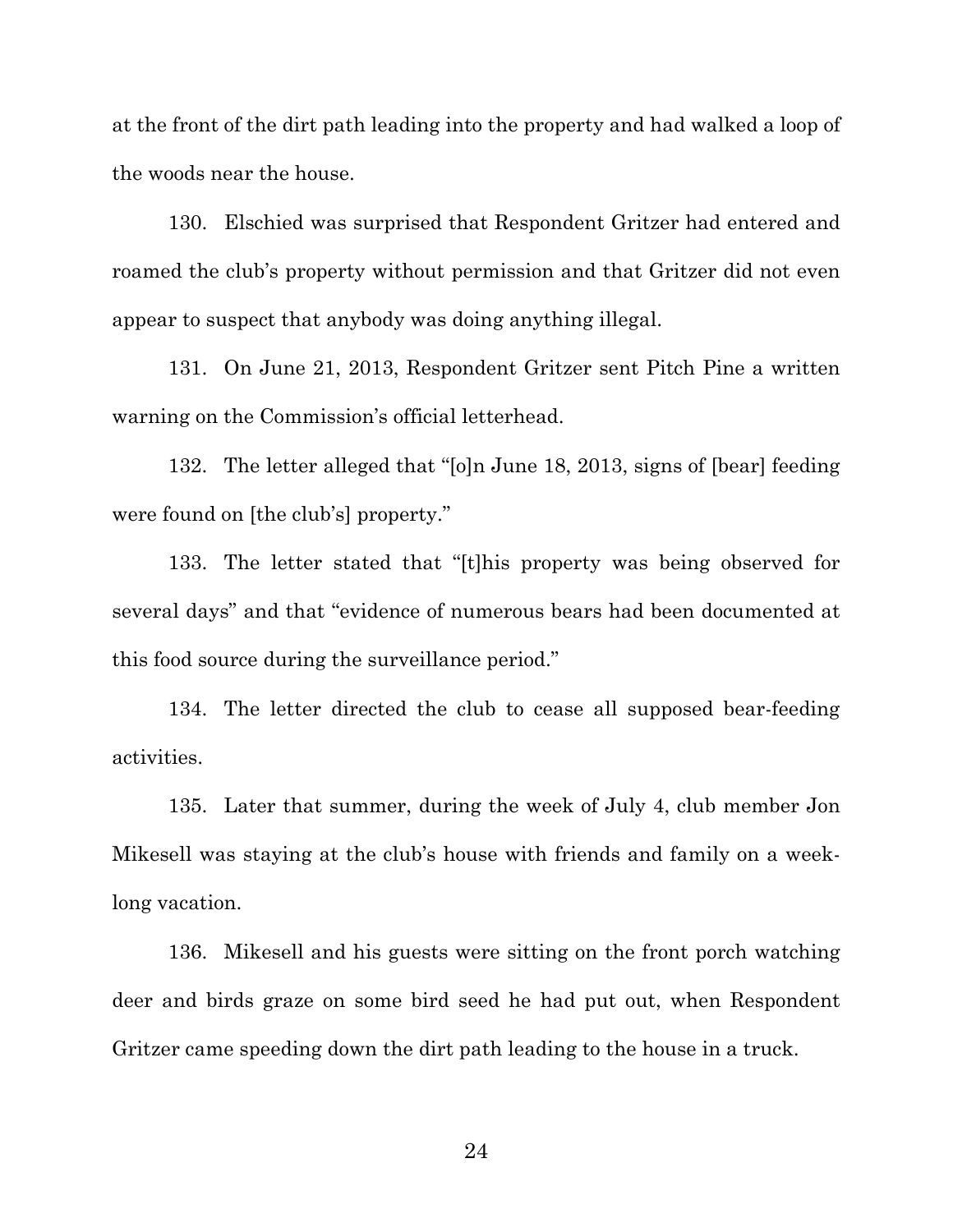137. When Respondent Gritzer reached the house, he exited the truck and demanded to know "who was in charge."

138. Mikesell, who had reserved the house for the week, stated that he supposed he was in charge.

139. Respondent Gritzer accused Mikesell of putting the bird seed out to feed bears. Gritzer explained that he had been watching Mikesell and his guests for multiple days from a hidden spot on the club's property, and that he would not have been visible because he was wearing camo and had used binoculars to watch them from a distance.

140. On information and belief, Respondent Gritzer's statements that he had been watching Mikesell and his guests for multiple days from a hidden spot on the club's property, and that he would not have been visible because he was wearing camo and had used binoculars to watch them from a distance, were true.

141. Mikesell denied feeding bears and stated he was simply feeding deer and birds so that his guests, who were from the city, could watch some wildlife during their vacation.

142. Respondent Gritzer left without issuing any citation.

143. Mikesell was surprised that Respondent Gritzer had entered the club's property without permission and that Gritzer had spied on him and his guests for multiple days.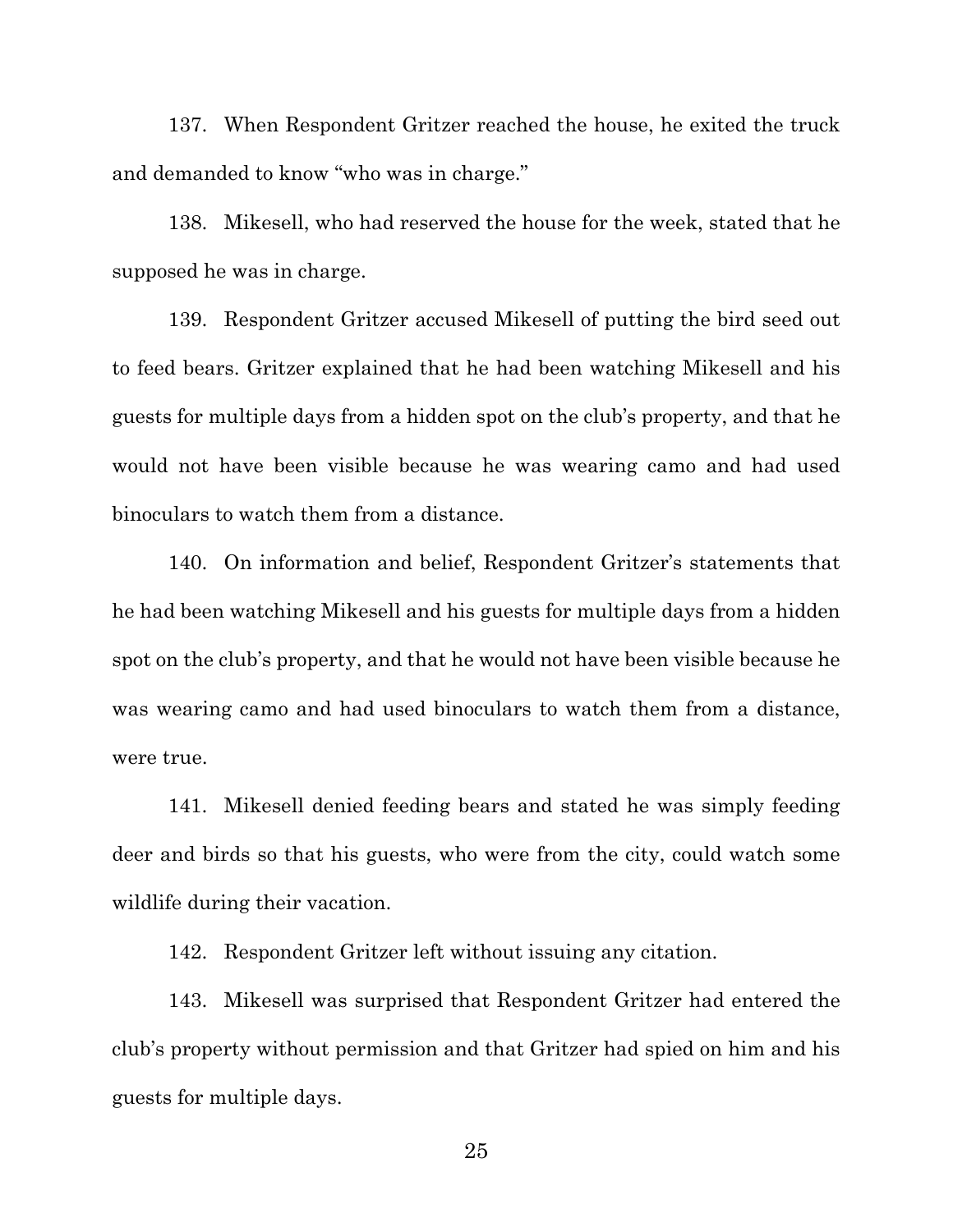144. Neither the club nor its members consented to any of Respondent Gritzer's entries or searches described above.

145. To reach all of the locations described in the examples above, Respondent Gritzer would have had to pass by plainly visible No Trespassing signs, purple paint, locked gates, or a combination of these.

146. Respondent Gritzer did not show the club's board or its members a warrant for any of the entries or searches described above.

147. On information and belief, Respondent Gritzer neither sought nor obtained a warrant for any of the entries or searches described above.

148. To Pitch Pine's knowledge, no club member has been cited for any hunting offense during at least the past decade.

#### **INJURY TO PETITIONERS**

149. Respondents' warrantless entries and searches of Petitioners' land have invaded Petitioners' property and privacy rights and have hindered their ability to use and enjoy their land in peace.

150. The Warrantless Entry Statutes, along with the fact that it is a crime for Petitioners to refuse a wildlife officer consent to enter their property without a warrant, 34 Pa. C.S.A. §§ 904(a), 925(b)(5), have deprived Petitioners of their right to exclude unwanted intruders from their land.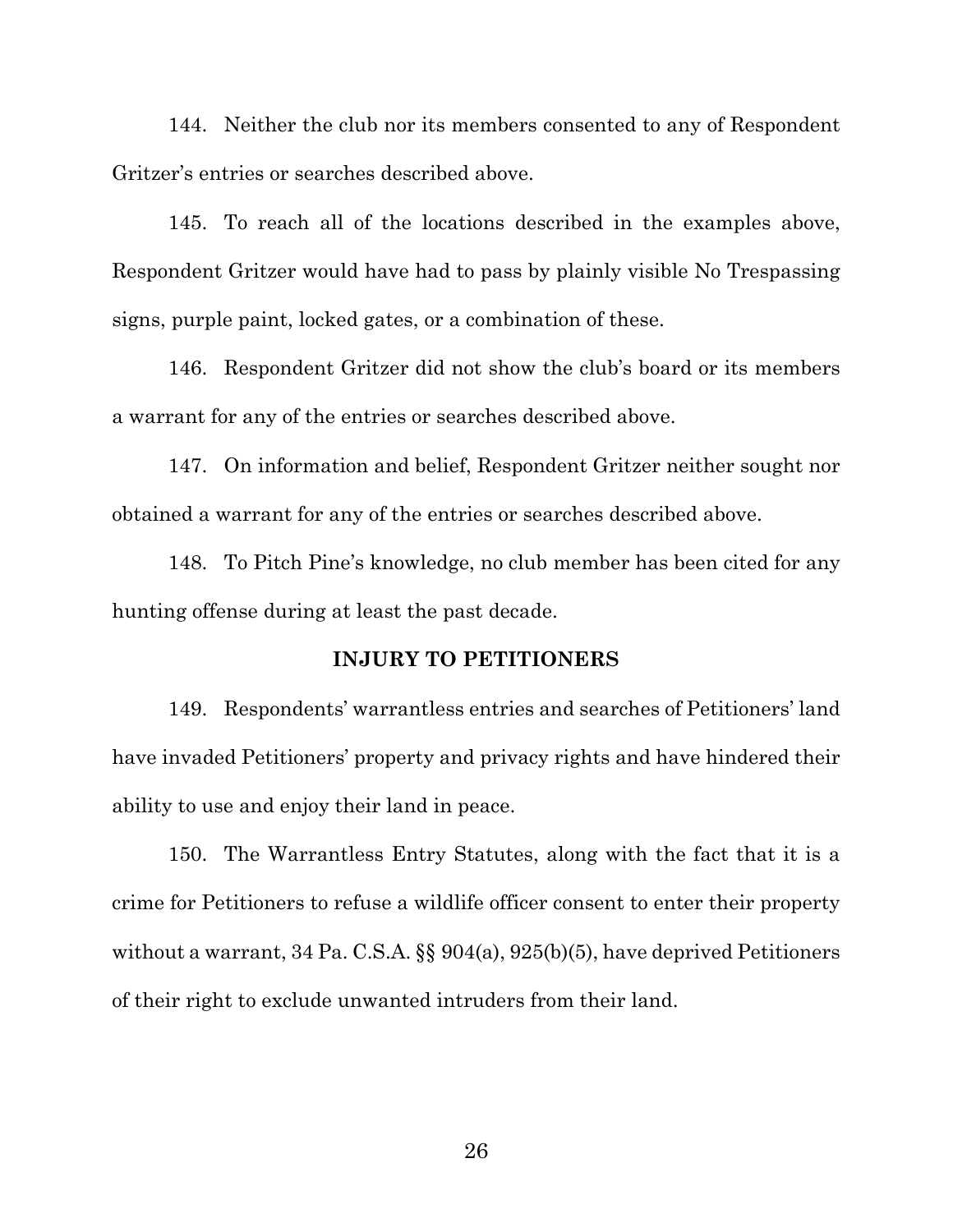151. Due to Respondents' warrantless entries and searches, Petitioners are not able to offer their members the full degree of privacy from unwanted intruders that members expect on the property.

152. Due to Respondents' warrantless entries and searches, many of Petitioners' members have reported experiencing anxiety over the fact that wildlife officers can surveil them, follow them around, or stop them while traveling on the property at any time.

153. The knowledge that wildlife officers can surveil club members, follow them around, or stop them while traveling on the property at any time has reduced club members' enjoyment of the property.

154. Also, Respondents' practice of sneaking around Petitioners' land without permission when people are hunting is dangerous. That is especially so when Respondent Gritzer enters and sneaks around the clubs dressed in camo. Petitioners do not want their members to accidentally shoot a wildlife officer while hunting simply because they were unaware of the officer's presence.

155. Unless the Warrantless Entry Statutes and Respondents' policy and practice enforcing them are declared unconstitutional and permanently enjoined, Respondents will continue to conduct nonconsensual warrantless entries and searches of Petitioners' land and Petitioners will continue to suffer the injuries described above.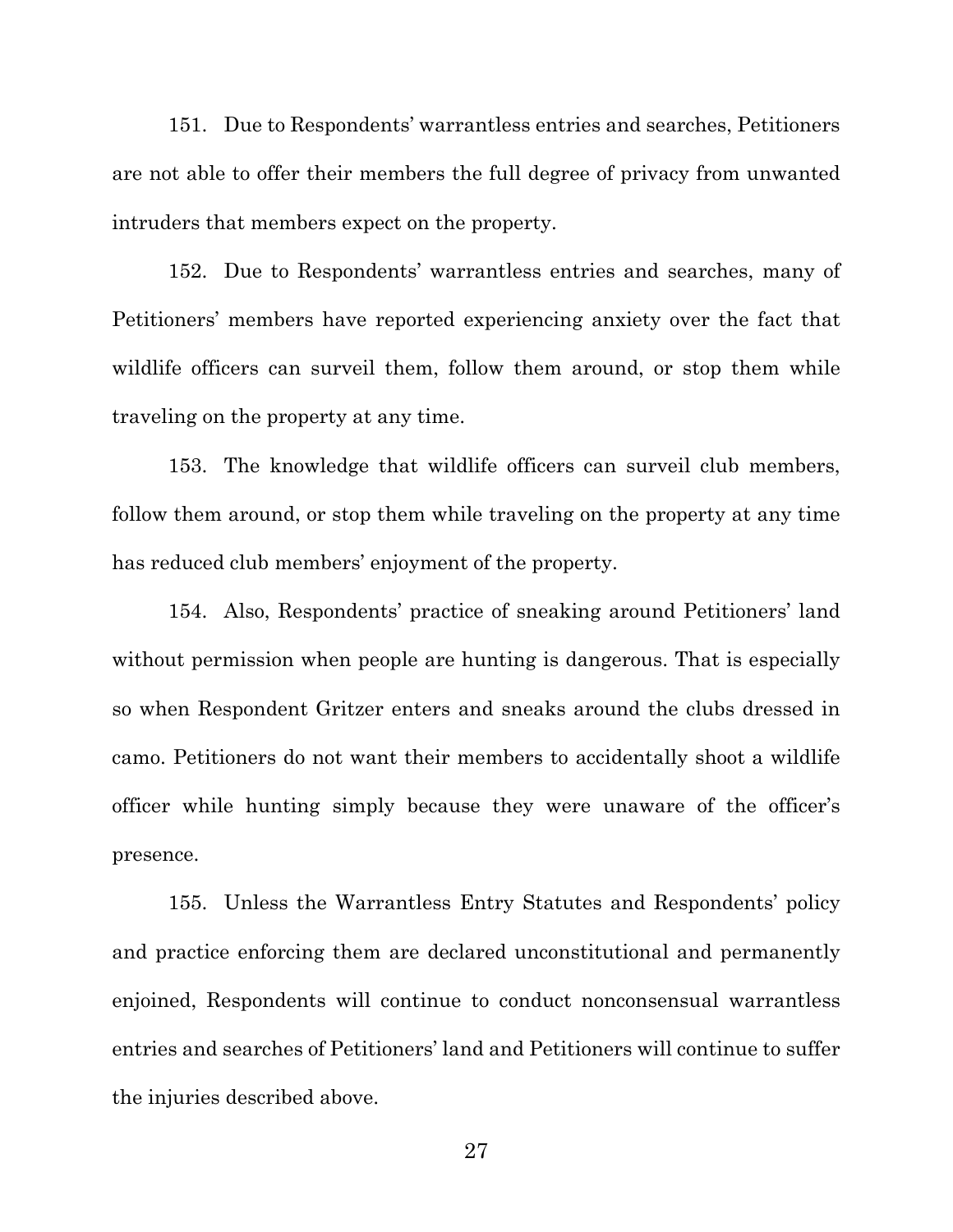### **LEGAL CLAIM (Pa. Const. art. I, § 8—Unreasonable Warrantless Searches)**

156. Article I, Section 8 of the Pennsylvania Constitution provides:

The people shall be secure in their persons, houses, papers and possessions from unreasonable searches and seizures, and no warrant to search any place or to seize any person or things shall issue without describing them as nearly as may be, nor without probable cause, supported by oath or affirmation subscribed to by the affidavit.

157. The word "possessions" in Article I, Section 8 encompasses private

land over which the owner exercises control, whether by posting, gating, use, occupancy, or otherwise.

158. The word "possessions" in Article I, Section 8 also encompasses fixtures and structures on such private land, including gates and tree stands.

159. Warrantless searches of "possessions" under Article I, Section 8 are presumptively unreasonable.

160. Petitioners' properties described above are "possessions" under Article I, Section 8.

161. Respondents searched Petitioners' possessions when they entered Petitioners' posted, gated, used, and occupied land without permission to look for evidence of potential state hunting offenses.

162. In addition to searching Petitioners' possessions by conducting physical entries, Respondents searched Petitioners' possessions by intruding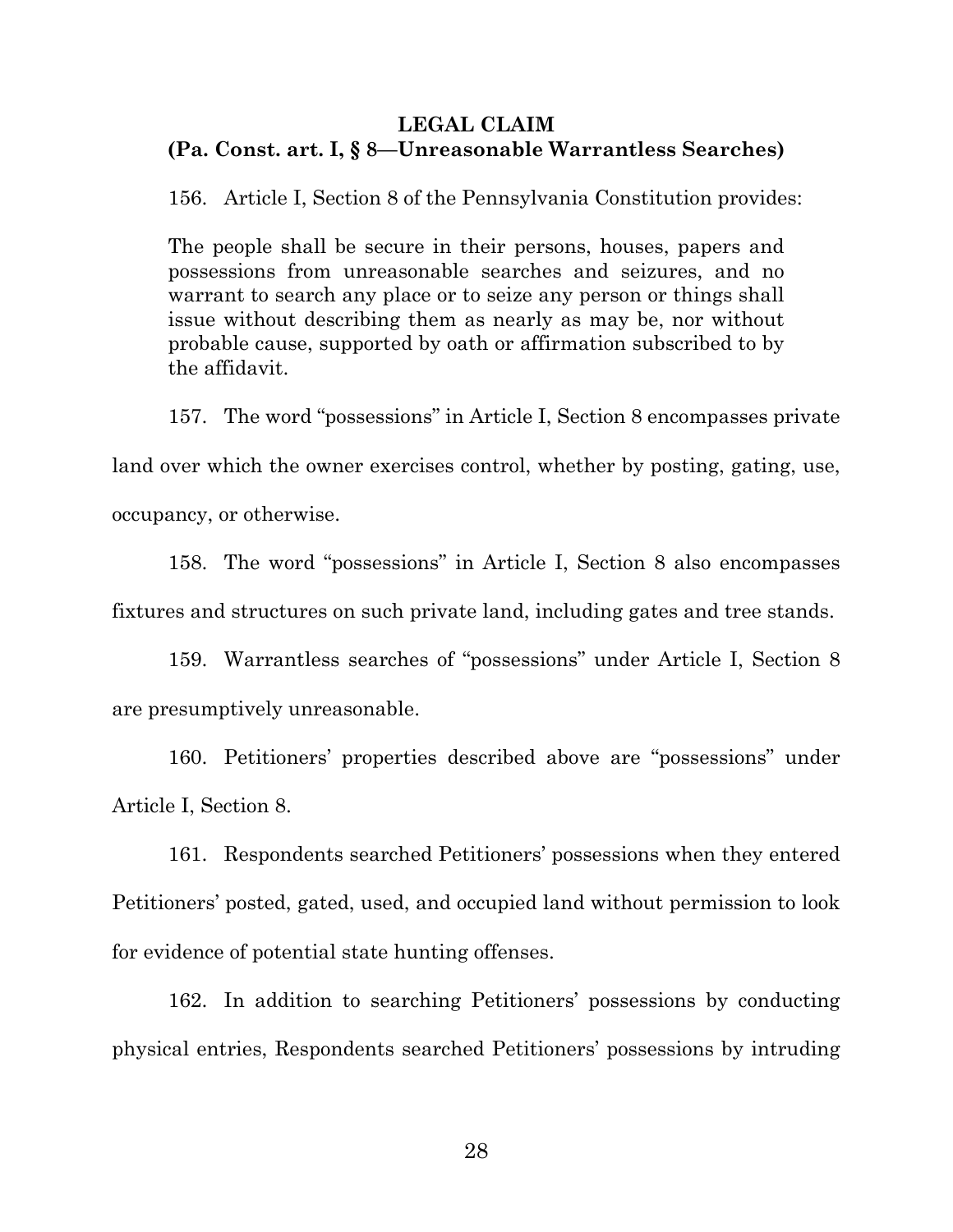onto posted, gated, used, and occupied land on which Petitioners and their members reasonably expect privacy.

163. All of Respondents' searches of Petitioners' possessions were, and continue to be, conducted without consent.

164. All of Respondents' searches of Petitioners' possessions were, and continue to be, conducted without a warrant.

165. Many of Respondents' searches of Petitioners' possessions were, and continue to be, conducted without probable cause that a crime is being committed.

166. Many of Respondents' searches of Petitioners' possessions were, and continue to be, conducted without any suspicion that a crime is being committed.

167. All of Respondents' searches of Petitioners' possessions were, and continue to be, unreasonable and violate Article I, Section 8.

168. All of Respondents' searches of Petitioners' possessions were, and continue to be, conducted under the authority of the Warrantless Entry Statutes, 34 Pa. C.S.A. §§ 303(c), 901(a)(2), 901(a)(8).

169. The Warrantless Entry Statutes violate Article I, Section 8 to the extent they allow nonconsensual warrantless searches of private land that is posted, gated, occupied, and used.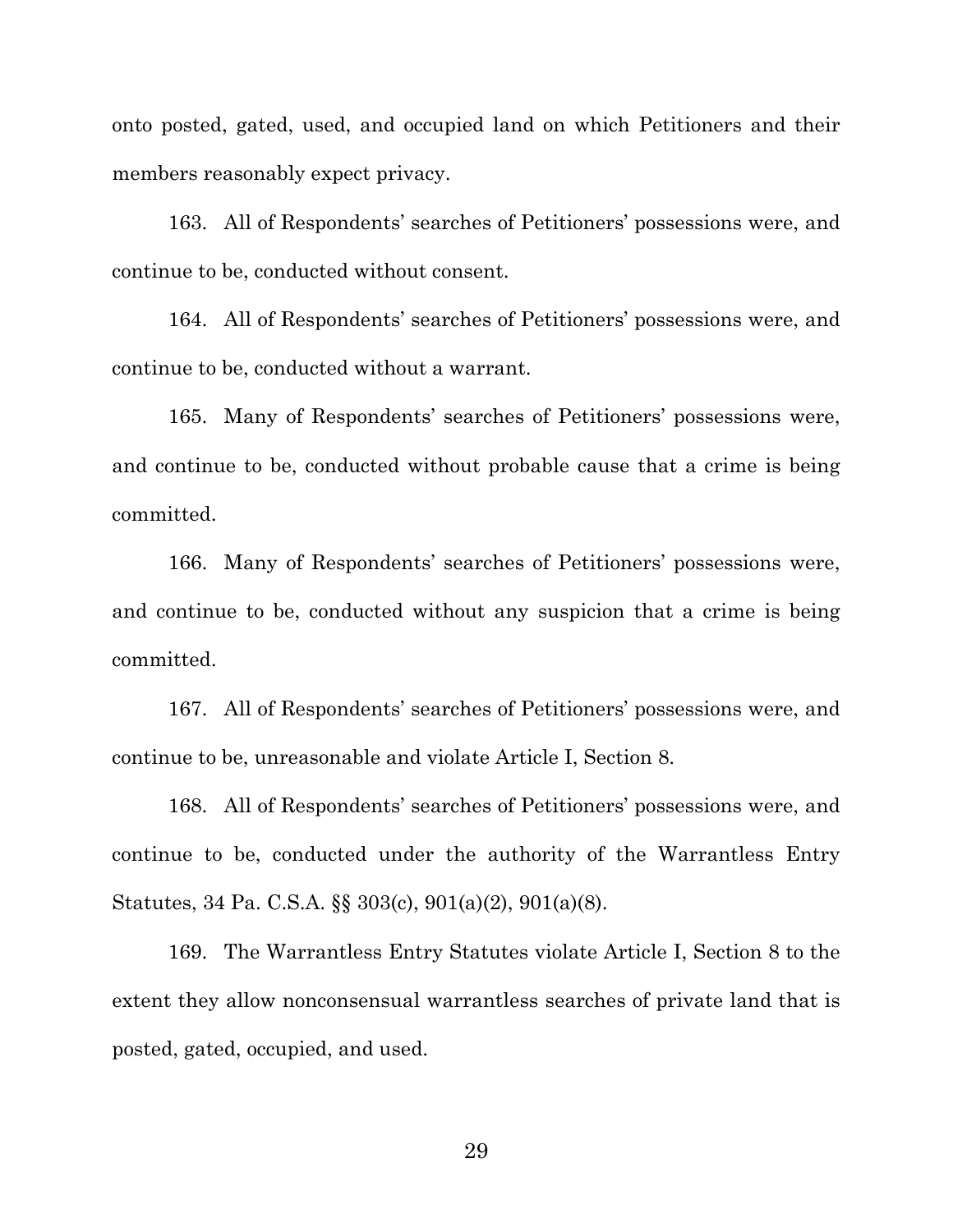170. Unless Respondents are permanently enjoined from conducting nonconsensual warrantless searches of Petitioners' land, Petitioners will suffer continuing and irreparable harm.

171. Petitioners acknowledge that the Pennsylvania Supreme Court has held that Article I, Section 8 does not protect private land outside the curtilage. *Commonwealth v. Russo*, 934 A.2d 1199, 1213 (Pa. 2007).

172. But *Russo* was wrong: The majority's textual, historical, caselaw, and policy analyses—in part due to inadequate briefing on both sides—were deeply flawed. *See Commonwealth v. Edmunds*, 586 A.2d 887, 895 (Pa. 1991) (instructing parties to brief and courts to weigh "at least" state constitutional text, state history, relevant cases from other states, and state policy when interpreting the Pennsylvania Constitution).

173. On text: The original public meaning of the word "possessions," as used in Article I, Section 8 when it was adopted, included private land over which the owner has exercised control. The parties failed to properly brief, and the *Russo* majority failed to examine, that original public meaning.

174. On history: Article I, Section 8 (originally Chapter 1, Clause 10) was ratified as part of the Constitution of 1776, and "was therefore meant to reduce to writing a deep history of unwritten legal and moral codes which had guided the colonists from the beginning of William Penn's charter in 1681." *Edmunds*, 586 A.2d at 896. That history included a respect for property rights,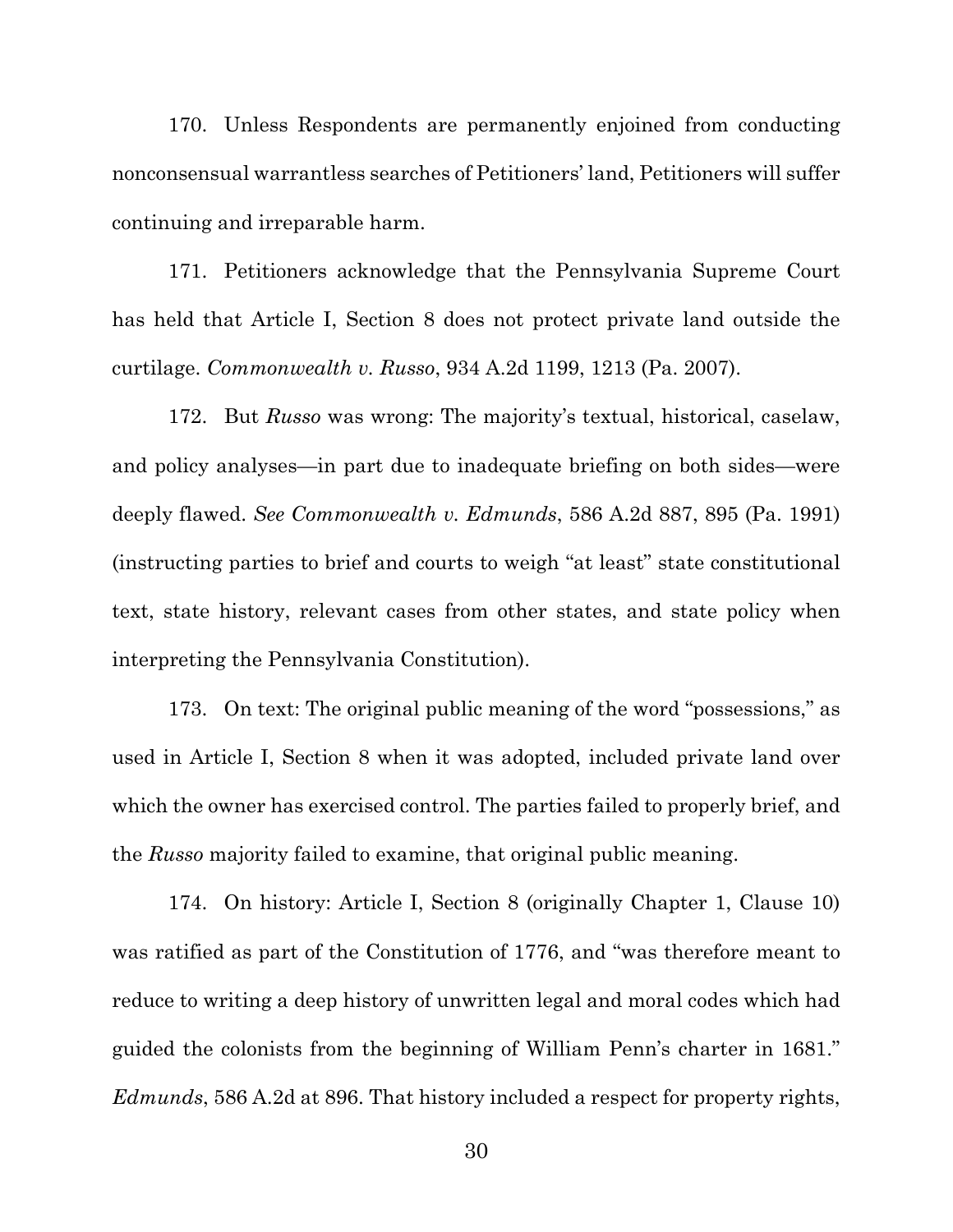including the right to "possess" and to exclude unwanted intruders from private land. The parties failed to properly brief, and the *Russo* majority failed to examine, that history.

175. On other state cases: State high court decisions from other states whose constitutions protect "possessions" have held that private land over which the owner has exercised control receives protection from unreasonable searches. The parties failed to adequately brief, and the *Russo* majority either failed to examine or wrongly distinguished, those cases.

176. On state policy: Exempting all private land from protection under Article I, Section 8 conflicts with Pennsylvania's policy that the right to possess and protect land—including by excluding others—is a fundamental right. *See*  Pa. Const. art. I, §§ 1, 10, 11. It also conflicts with Pennsylvania's policy that wildlife officers must comply with the "minimum standards applicable to all law enforcement officers" under Article I, Section 8. *Commonwealth v. Ickes*, 873 A.2d 698, 703 (Pa. 2005). The parties failed to adequately brief, and the *Russo* majority either failed to examine or wrongly discounted, these conflicts.

177. Ultimately, Petitioners agree with former Chief Justice Cappy, who dissented in *Russo* because "a constitutional rule which permits state agents to enter private land in outright disregard of the property owner's efforts to maintain privacy is one that offends the fundamental rights of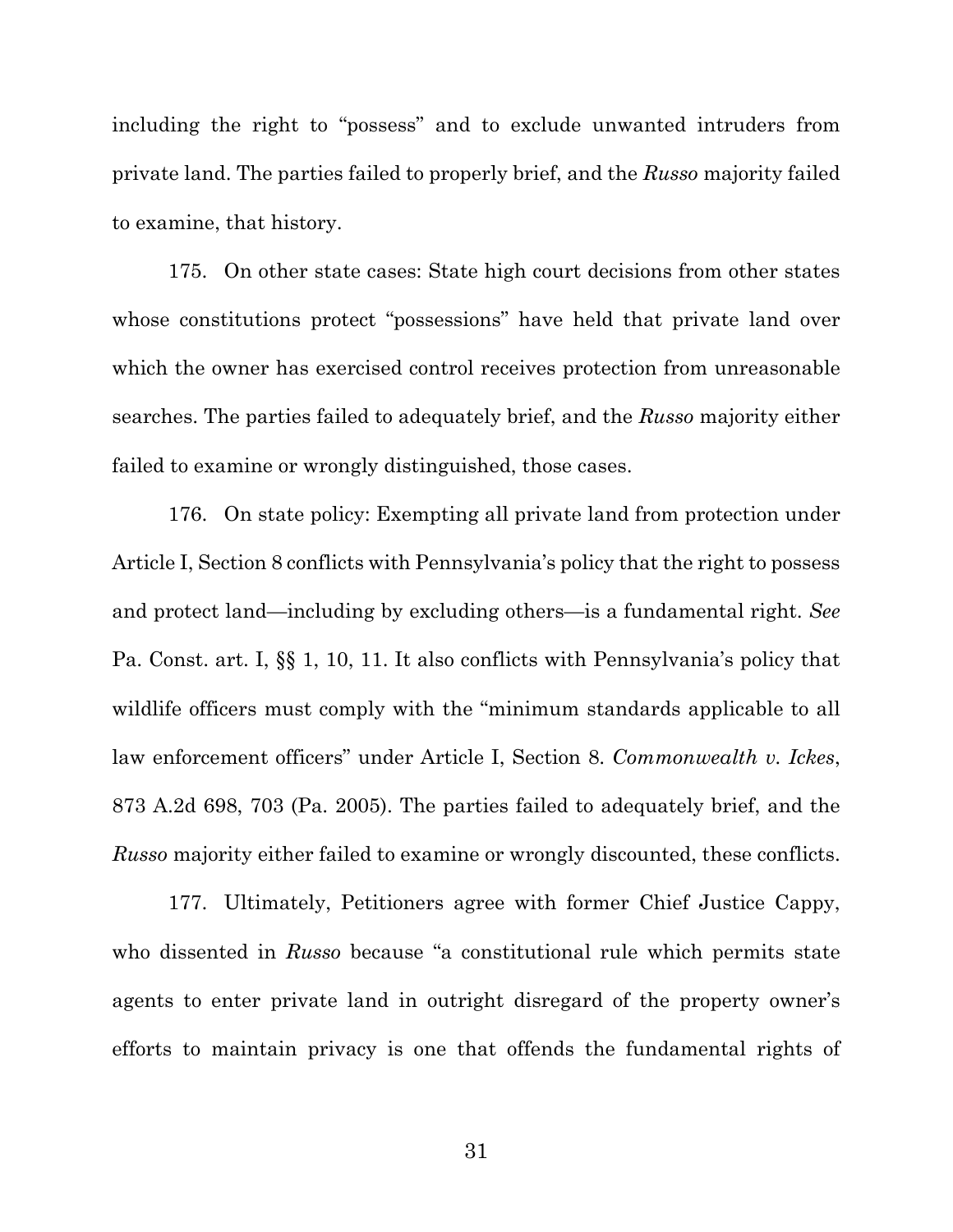Pennsylvania citizens." *Russo*, 934 A.2d at 1214 (Cappy, C.J., joined by Baldwin and Baer, JJ., dissenting).

178. Petitioners—who have suffered and will continue to suffer under the regime *Russo* authorized—intend to ask the Pennsylvania Supreme Court to overrule *Russo*. *See* Pa. Rule of Prof'l Conduct 3.1 (allowing lawyers to bring cases based on "good faith argument[s] for . . . reversal of existing law").

#### **REQUEST FOR RELIEF**

Petitioners therefore respectfully request:

179. A judgment declaring that the Warrantless Entry Statutes, 34 Pa. C.S.A.  $\S$  303(c), 901(a)(2), 901(a)(8), and Respondents' policy and practice of nonconsensual warrantless searches of private land over which the owner has exercised control, violate Article I, Section 8 of the Pennsylvania Constitution, both facially and as applied to Petitioners.

180. An order permanently enjoining Respondents from enforcing the Warrantless Entry Statutes by searching Petitioners' land or any other land over which the owner has exercised control, without consent or a warrant.

181. An award of attorneys' fees, costs, and expenses.

182. Any further legal and equitable relief the Court deems just and proper.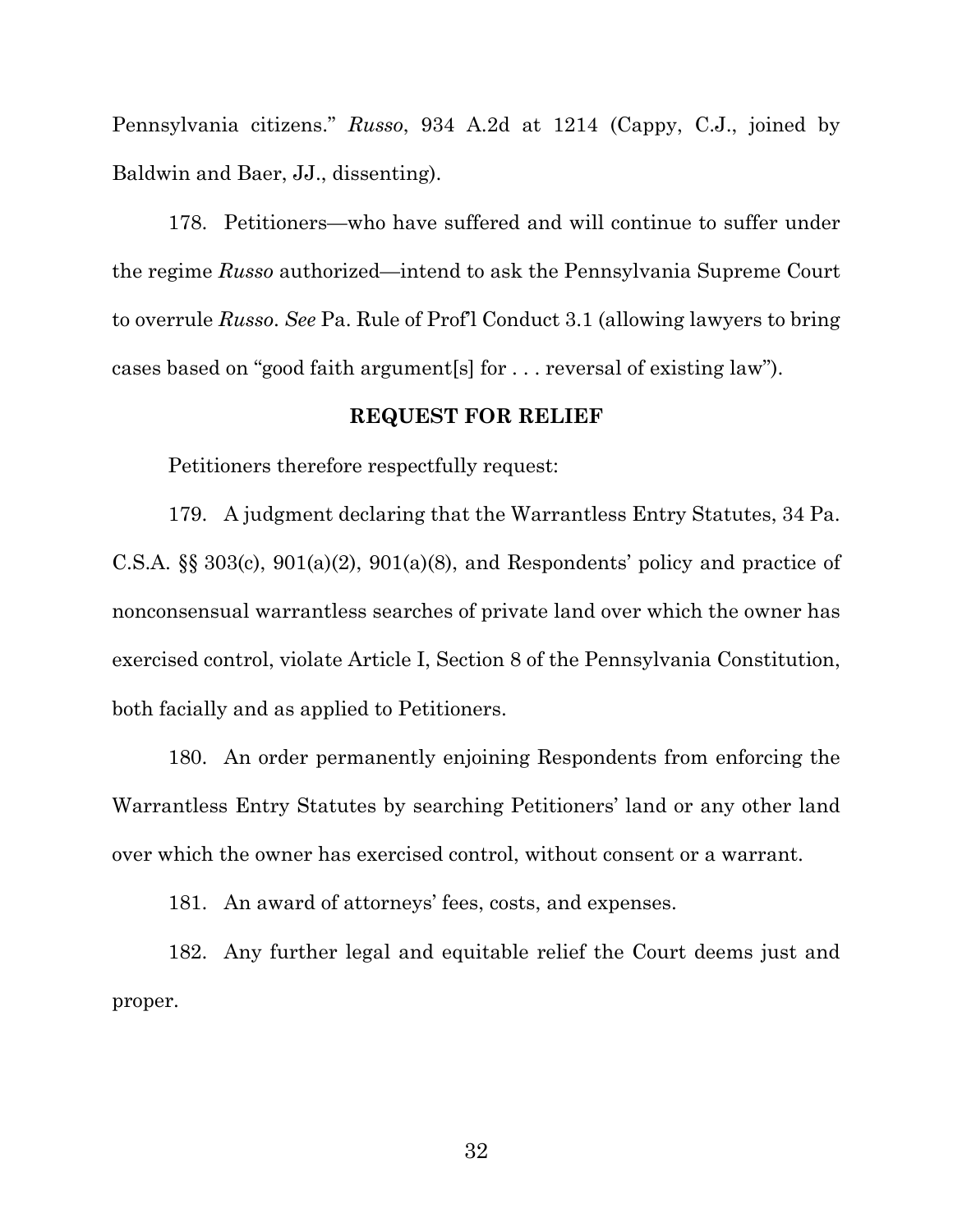Dated: December 16, 2021

Respectfully submitted,

/s/ John DeSantis John DeSantis (Attorney ID No. 314417) DeSantis Krupp, LLC 4200 Crums Mill Road, Suite 200 Harrisburg, PA 17112 T: (717) 541-4200 E: john@desantiskrupp.com

Joshua Windham (NC Bar No. 57071)\* Daniel Nelson (VA Bar No. 96173)\* James Knight (DC Bar No. 1671382)\* Robert Frommer (VA Bar No. 70086)\* Institute for Justice 901 North Glebe Road, Suite 900 T: (703) 682-9320 E: jwindham@ij.org, dnelson@ij.org, jknight@ij.org, rfrommer@ij.org \*Pro hac vice motions to be filed

*Counsel for Petitioners*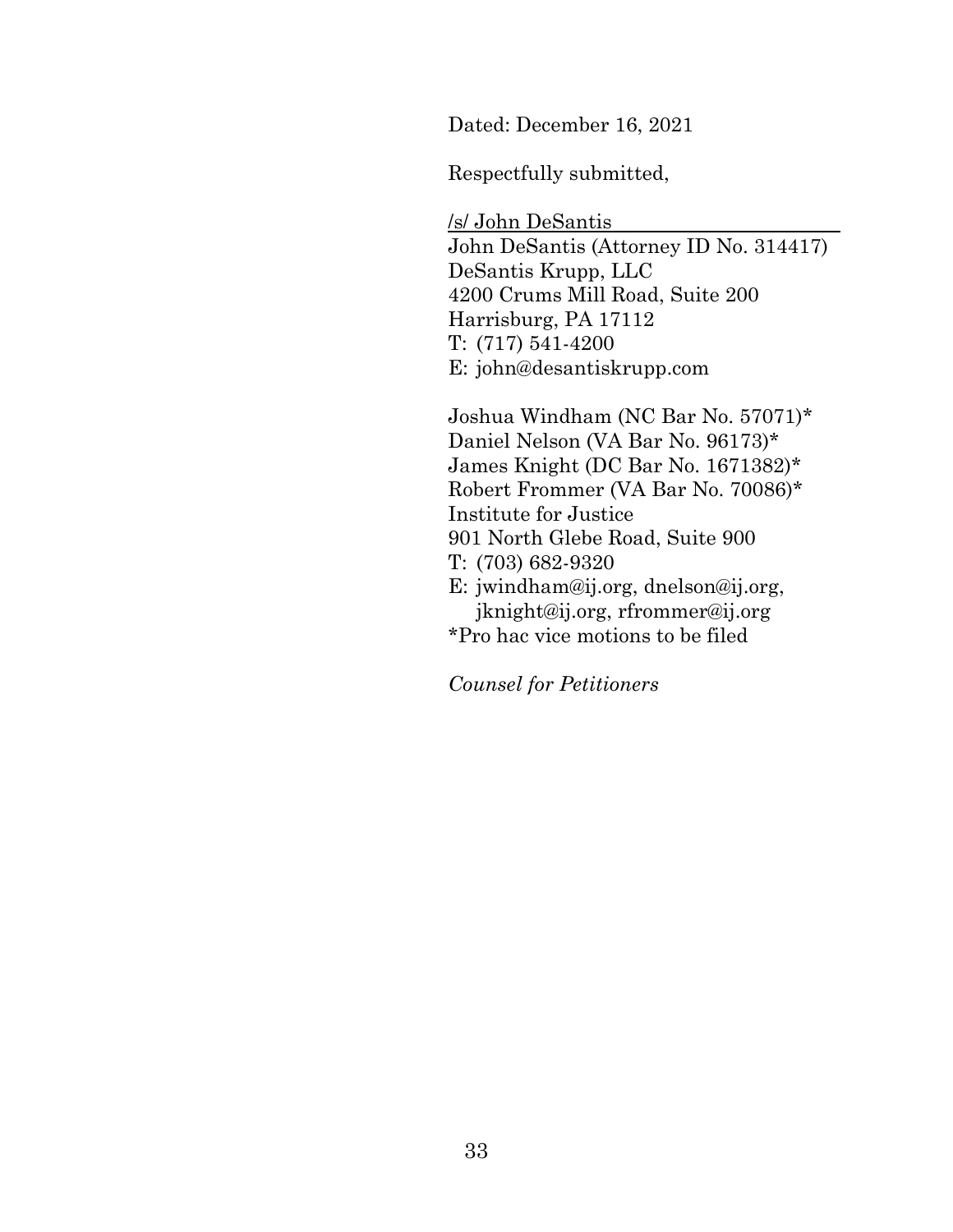### **CERTIFICATE OF SERVICE**

I hereby certify that on December 16, 2021, I am sending the foregoing

Petition for Review to a third-party process server for service upon the persons

and in the manner indicated below, which satisfies the requirements of Pa.

R.A.P. 121:

Service in person as follows:

### **Pennsylvania Game Commission**  2001 Elmerton Avenue

Harrisburg, PA 17110

**Mark Gritzer, in his official capacity as an officer of the Pennsylvania Game Commission** 

Pennsylvania Game Commission 2001 Elmerton Avenue Harrisburg, PA 17110

# **Pennsylvania Office of Attorney General**

Strawberry Square Harrisburg, PA 17120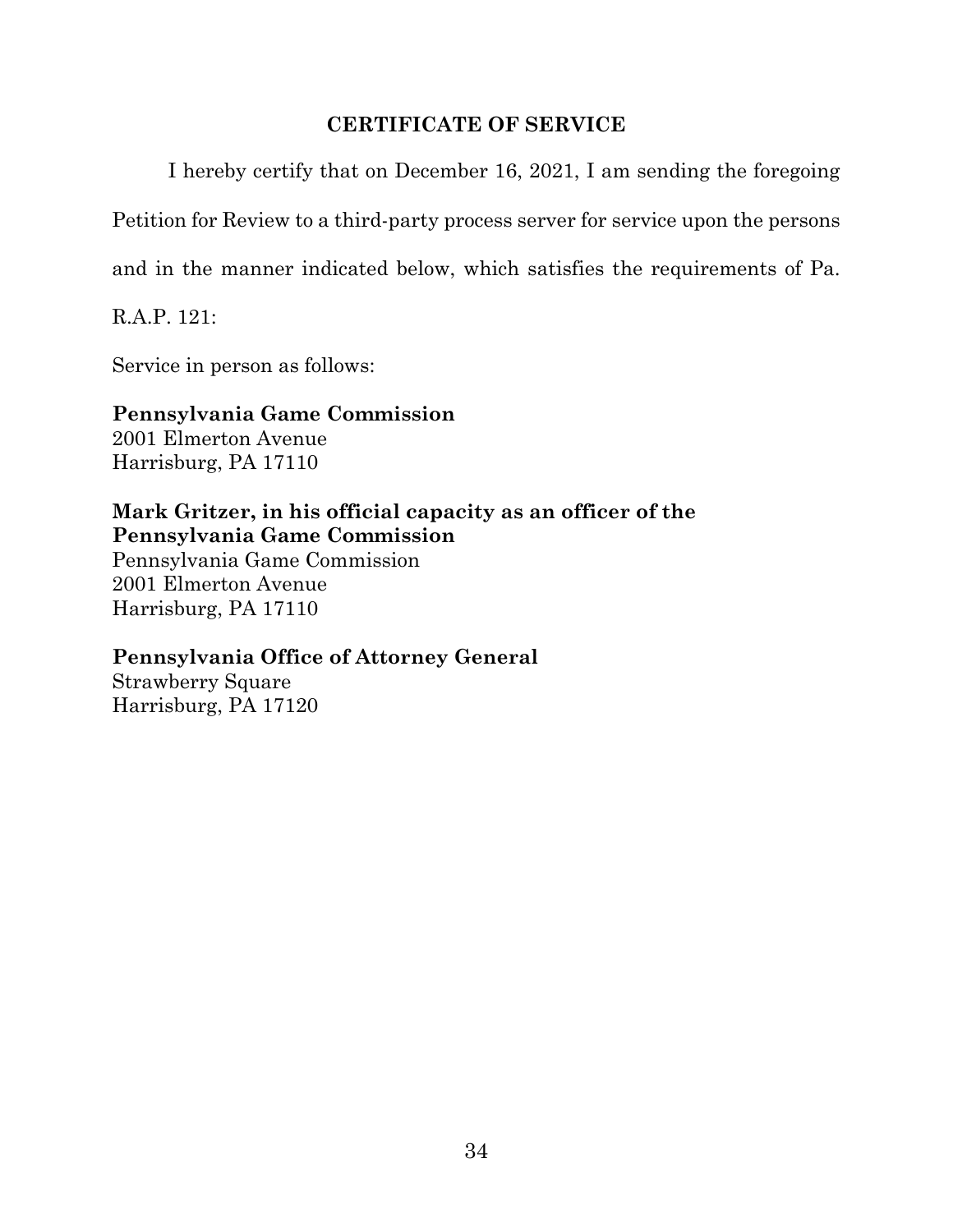### **CERTIFICATE OF COMPLIANCE**

I certify that this filing complies with the provisions of the Public Access Policy of the Unified Judicial System of Pennsylvania: Case Records of the Appellate and Trial Courts that require filing confidential information and documents differently than non-confidential information and documents.

Dated: December 16, 2021

/s/ John DeSantis John DeSantis *Counsel for Petitioners*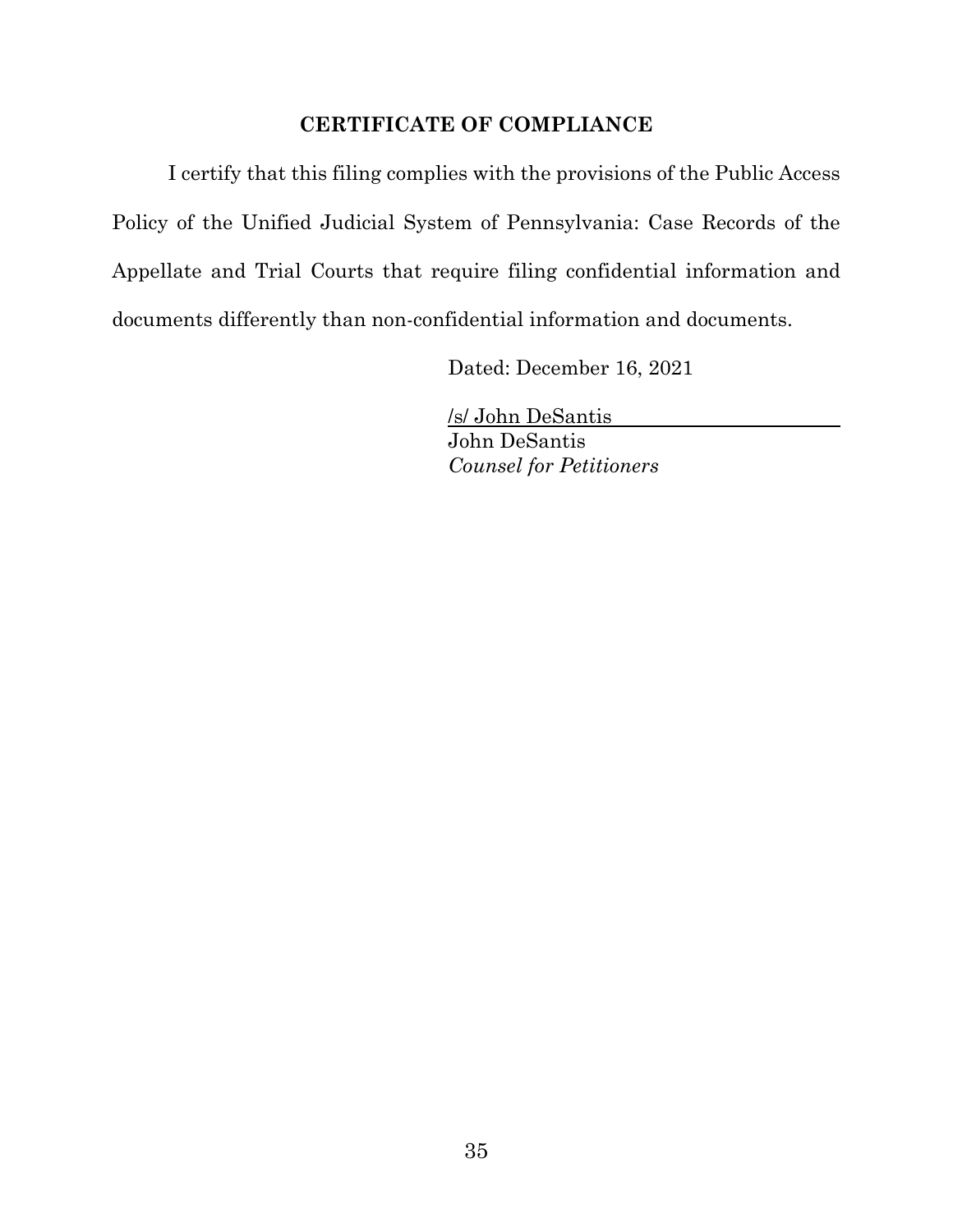### VERIFICATION

 $\sim$   $\frac{1}{2}$   $\frac{1}{2}$   $\frac{1}{2}$   $\frac{1}{2}$ I, $\frac{\text{frac}}{\text{frac}}{\text{sqrt}}$   $\frac{\text{frac}}{\text{sqrt}}$  , hereby state that:

1. I am an authorized representative of a Petitioner in this action;

2. The statements made in the foregoing Petition for Review are true and correct to the best of my knowledge, information, and belief, and I expect to be able to prove the same; and

3. I understand that the statements in the Petition for Review are made subject to the penalties of 18 Pa. C.S.A. § 4904, relating to unsworn falsification to authorities.

: /  $Signedr$  cank showed Dated:  $\sqrt{2-14} - 202$